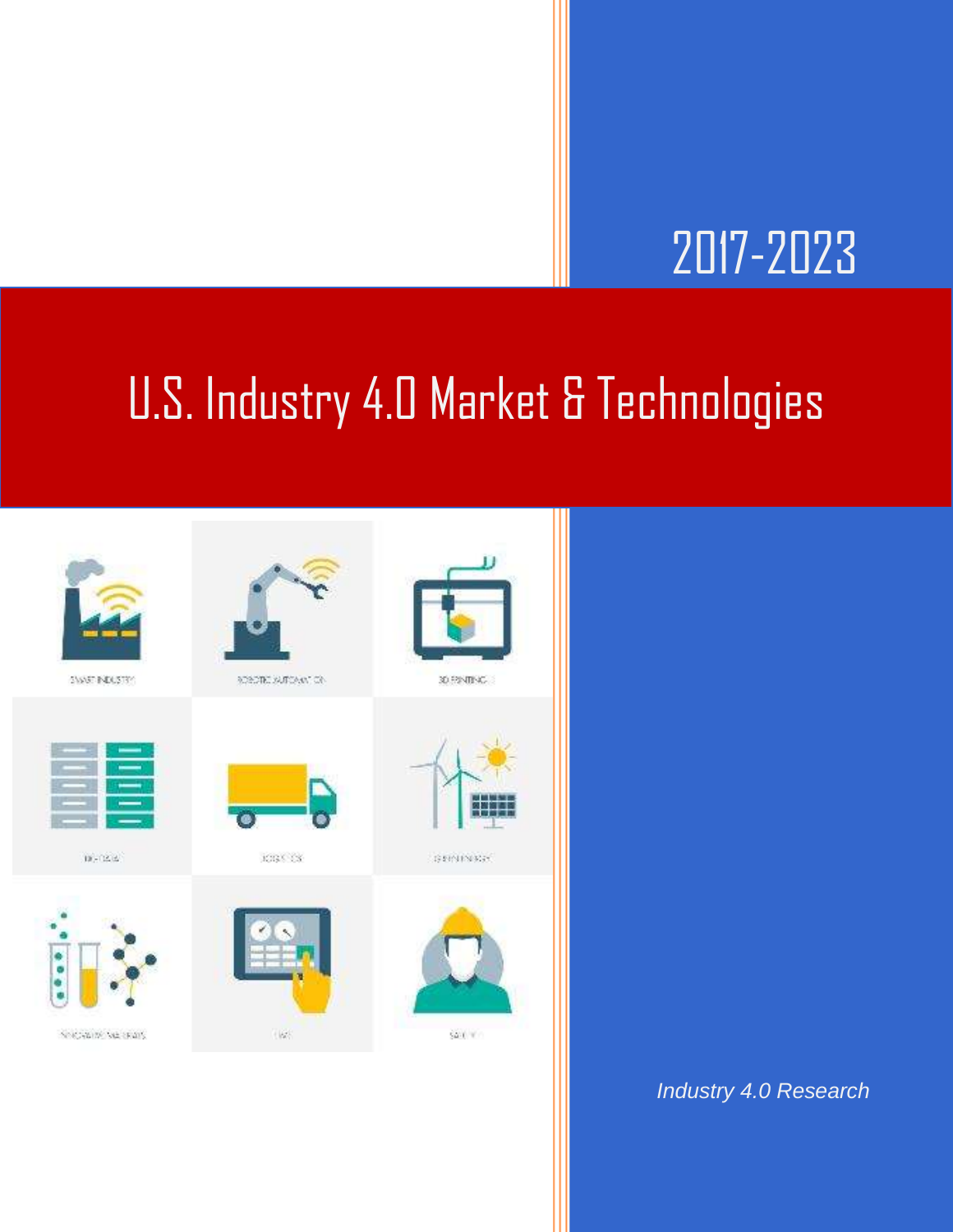# U.S. Industry 4.0 Market & Technologies 2017-2023

Vol.1

**Industry 4.0 Research (A division of HSRC) 601 Pennsylvania Ave. Washington D.C., U.S.A Tel: 202-740-9606 [www.Industry40marketresearch.com](http://www.industry40marketresearch.com/)**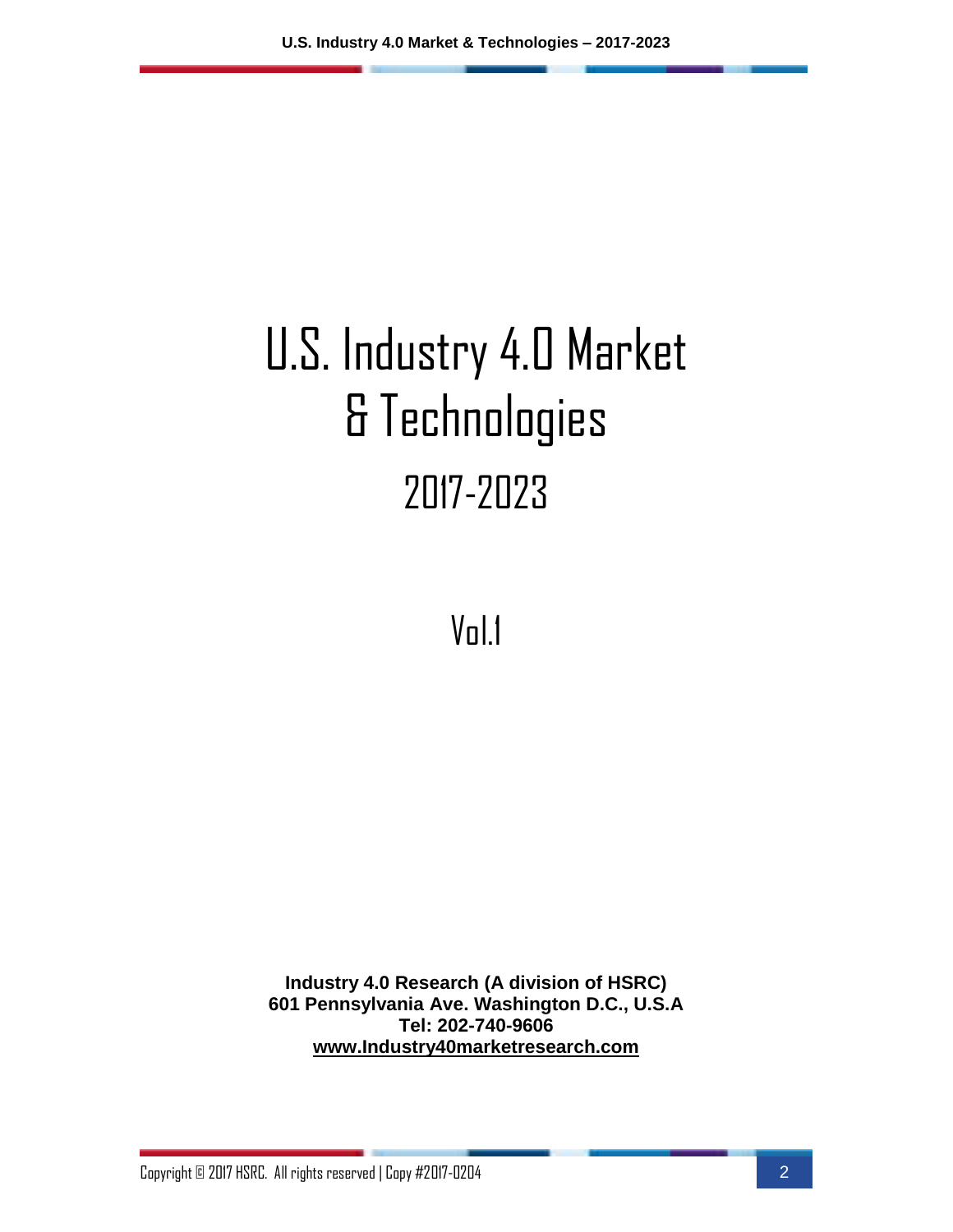#### **Table of Contents**

| 1                       | 1.1<br>1.2<br>1.3                                                                          |                                                                                                                                                                       |  |
|-------------------------|--------------------------------------------------------------------------------------------|-----------------------------------------------------------------------------------------------------------------------------------------------------------------------|--|
|                         |                                                                                            |                                                                                                                                                                       |  |
| $\mathbf{2}$            |                                                                                            |                                                                                                                                                                       |  |
| $\overline{\mathbf{3}}$ |                                                                                            |                                                                                                                                                                       |  |
|                         |                                                                                            |                                                                                                                                                                       |  |
| 4                       | 4.1.1<br>4.1.2                                                                             | Industry 4.0 Industry 4.0 Market Size - 2016-2023  36<br>Industry 4.0 Market Breakdown - 2016-202338                                                                  |  |
| 5                       | 5.1<br>5.2<br>5.3                                                                          | Aerospace & Defense Industry 4.0 Market - 2016-2023  42                                                                                                               |  |
| 6                       | 6.1<br>6.1.1<br>6.1.2<br>6.1.3<br>6.1.4<br>6.1.5<br>6.2                                    | Agriculture & Food Industries 4.0 Market - 2016-2023  45<br>The Added Value for Customers & Farmers 49<br>Agriculture & Food Industry 4.0 Market - 2016-202353        |  |
| $\overline{7}$          | 7.1<br>7.2<br>7.2.1<br>7.2.2<br>7.2.3<br>7.2.4<br>7.2.5<br>7.3<br>7.4<br>7.5<br>7.6<br>7.7 | Industry 4.0 Automotive Industry Market Background56<br>Industry 4.0 on the Automotive Industry: Major Trends57<br>Automotive Industry 4.0 Market: Key Challenges  61 |  |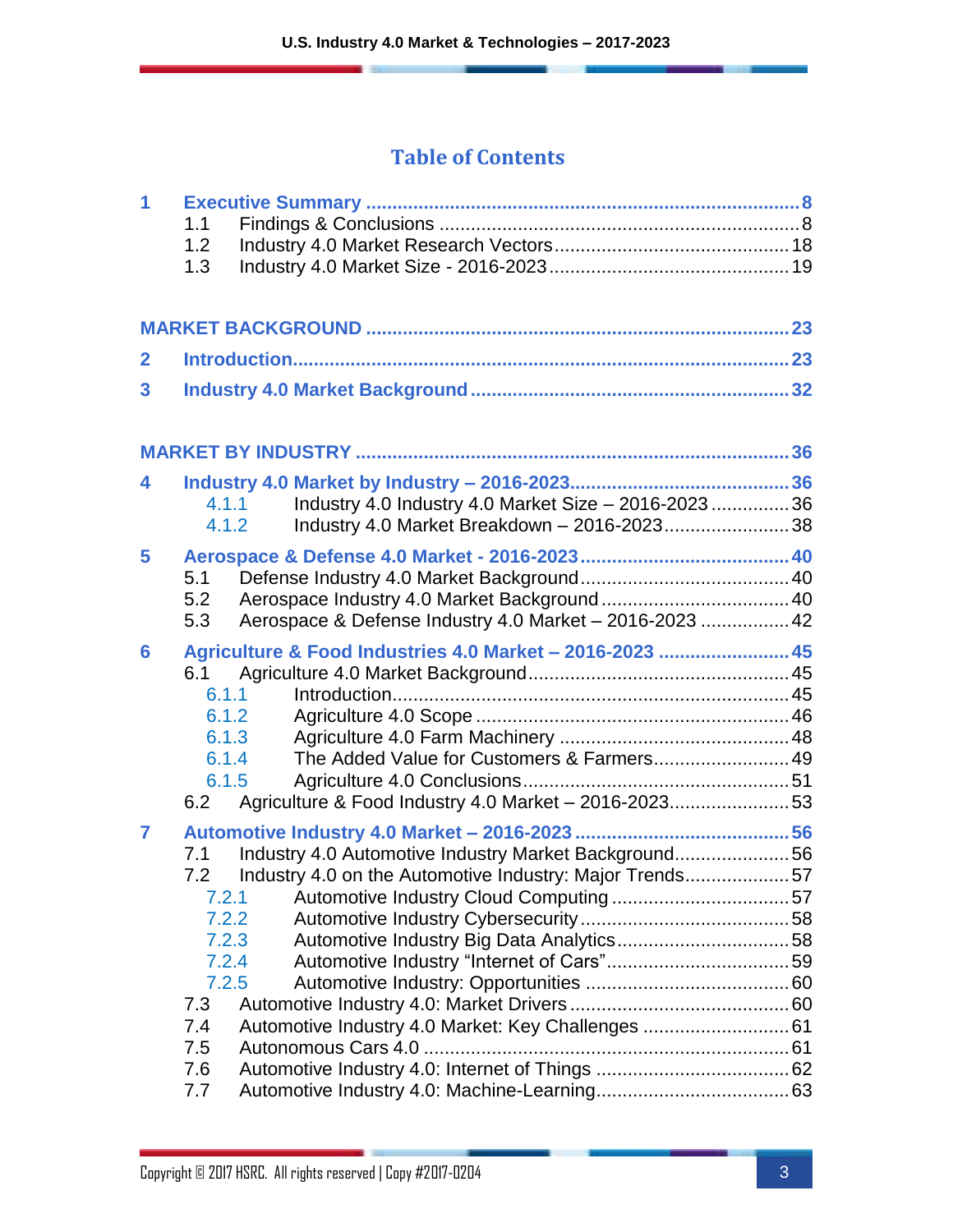|                  | 7.8<br>Automotive Industry 4.0: Cloud-based Intelligence 63<br>7.9                                                                                                                                                                                                                                                                                                                                                                |  |
|------------------|-----------------------------------------------------------------------------------------------------------------------------------------------------------------------------------------------------------------------------------------------------------------------------------------------------------------------------------------------------------------------------------------------------------------------------------|--|
| 8                | 8.1<br>8.1.1<br>8.1.2<br>Industry 4.0 Transformations in the Chemical Industry 70<br>8.1.3<br>8.2                                                                                                                                                                                                                                                                                                                                 |  |
| $\boldsymbol{9}$ | <b>Electronic &amp; Electrical Hardware Industries 4.0 Market -</b><br>Electronic & Electrical Hardware: Industry 4.0 Market<br>9.1<br>Electronic & Electrical Hardware Industry 4.0 Market -<br>9.2<br>Electronic & Electrical Hardware Industry 4.0: Market<br>9.2.1                                                                                                                                                            |  |
| 10               | Energy, Power, Oil & Gas 4.0 Market - 2016-2023  80<br>10.1 Industry 4.0 Energy, Power, Oil & Gas Market Background 80<br>Energy, Power, Oil & Gas Industry Trends 80<br>10.1.1<br>10.1.2<br>Industry 4.0 Oil & Gas Sector Environmental<br>10.1.3                                                                                                                                                                                |  |
|                  | Industry 4.0 Undersea Oil & Gas Challenge 81<br>10.1.4<br>10.1.5<br>10.1.6<br>Industry 4.0 Energy and Power Market Background  83<br>10.1.7<br>10.2 Industry 4.0 & Industrial IoT Energy Productivity  85<br>10.2.1<br>Energy and Power Industry 4.0 Remote Monitoring 85<br>10.2.2<br>10.2.3<br>Energy and Power Industry 4.0 Advanced Control 86<br>10.2.4<br>10.3 Energy, Power, Oil & Gas Industry 4.0 Market - 2016-2023  86 |  |
| 11               | 11.1 Machine Manufacturing Industry 4.0 Market Background 89<br>11.1.1<br>Machine Manufacturing Industry 4.0 Market91<br>11.1.2<br>11.2 Machine Manufacturing Industry 4.0 Market - 2016-2023 92                                                                                                                                                                                                                                  |  |
| 12               | Pharmaceutical & Biotechnology 4.0 Market - 2016-2023  95<br>Pharmaceutical & Biotechnology Industry 4.0 Market<br>12.1<br>Pharmaceutical & Biotechnology Industry 4.0 Market -<br>12.2                                                                                                                                                                                                                                           |  |
| 13               | 13.1                                                                                                                                                                                                                                                                                                                                                                                                                              |  |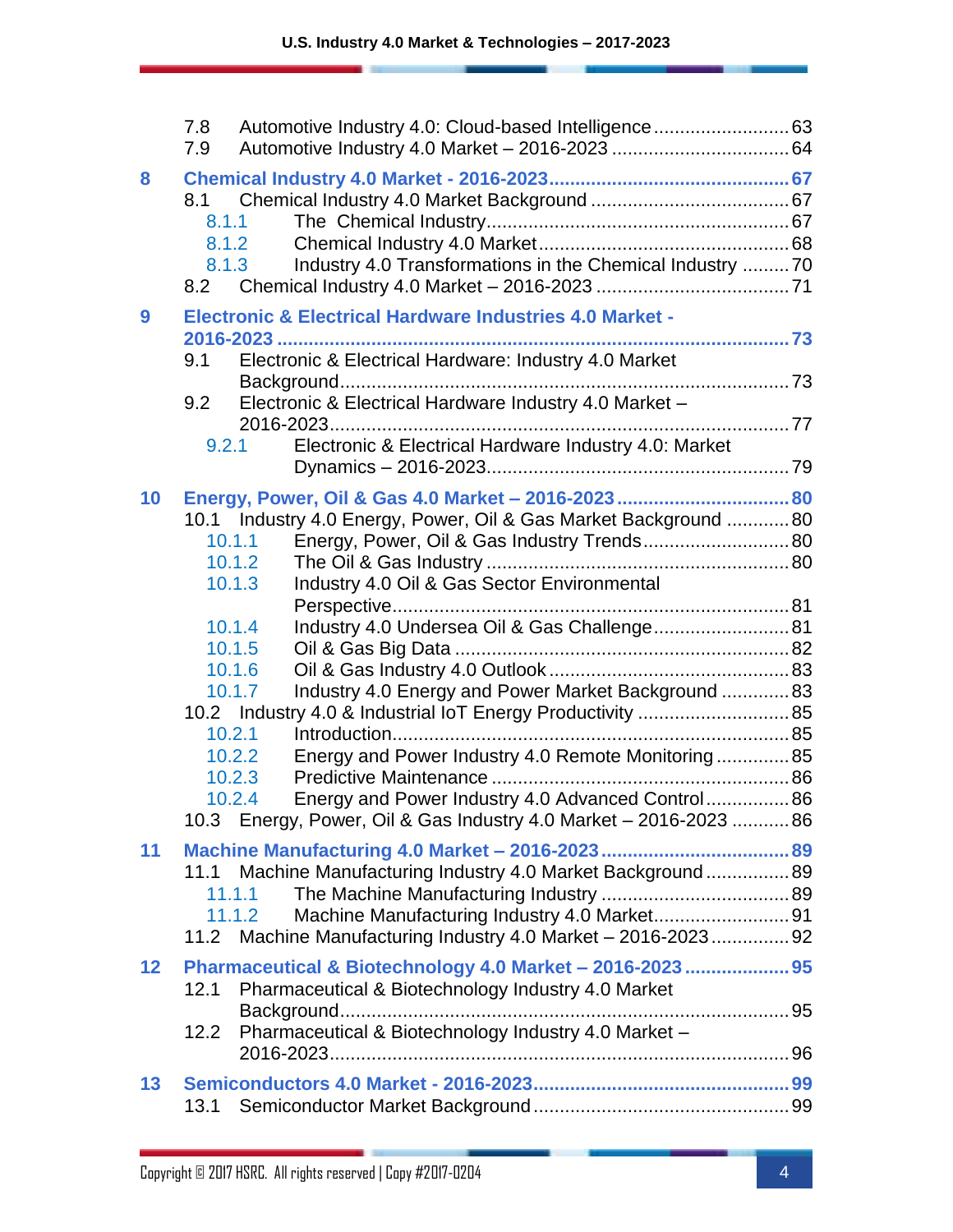|    | 13.1.1                                                            |  |
|----|-------------------------------------------------------------------|--|
|    | Semiconductor Manufacturing Horizontal Integration  101<br>13.1.2 |  |
|    | Semiconductor Industry 4.0: Customization<br>13.1.3               |  |
|    |                                                                   |  |
|    | Industry 4.0 Semiconductor Manufacturing Market  102<br>13.1.4    |  |
|    | 13.1.5                                                            |  |
|    | 13.2 Industry 4.0 Semiconductors Market - 2016-2023 104           |  |
| 14 |                                                                   |  |
|    |                                                                   |  |
| 15 |                                                                   |  |
| 16 |                                                                   |  |
| 17 |                                                                   |  |
|    |                                                                   |  |
|    | 17.2                                                              |  |
|    |                                                                   |  |
|    |                                                                   |  |
| 18 | <b>Barriers to New Entry, Supplier Power, Buyer Power and</b>     |  |
|    |                                                                   |  |
| 19 |                                                                   |  |
|    |                                                                   |  |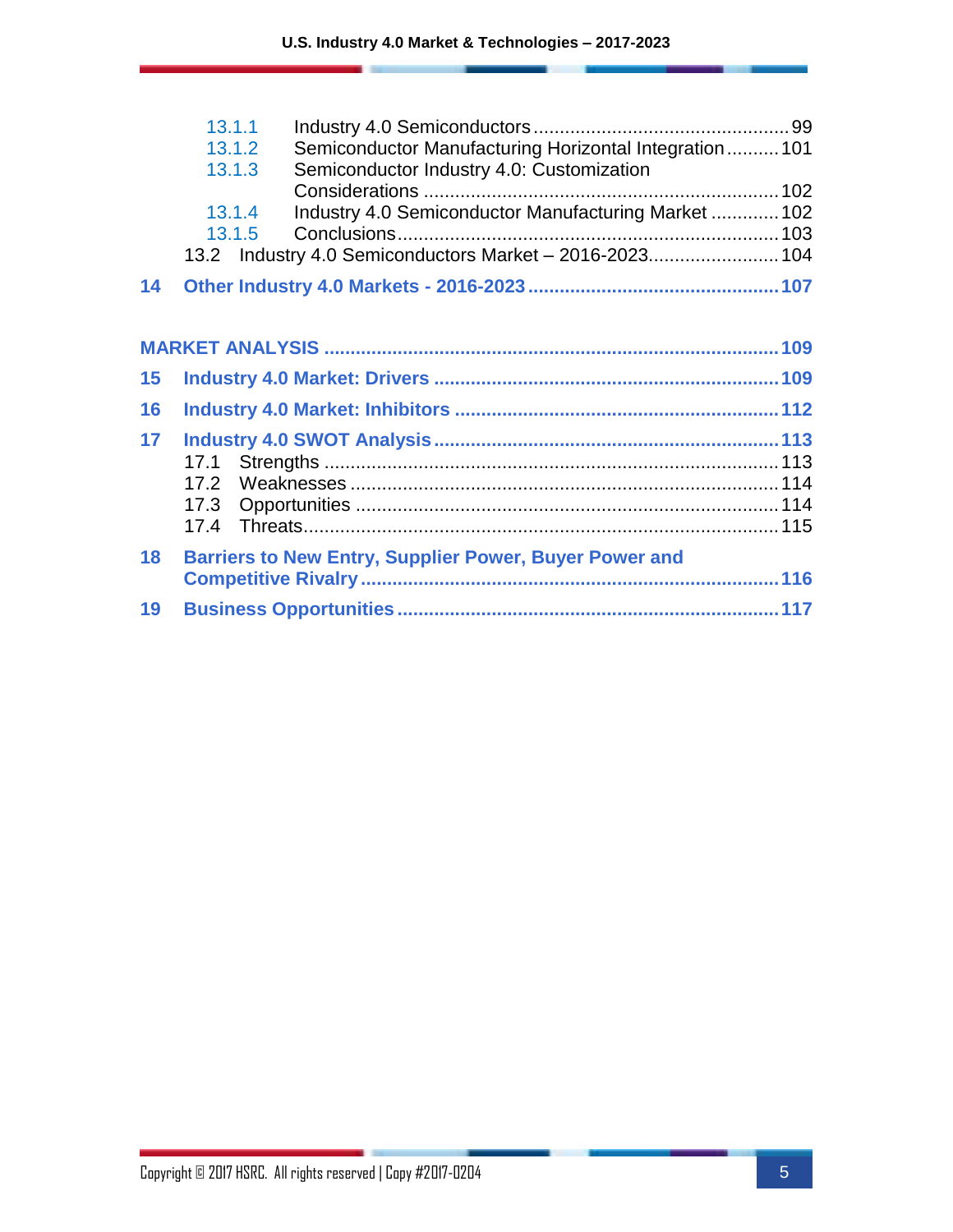#### **List of Tables**

| Table 2 - Industry 4.0 Market Size [\$M] by Technology – 2016-202320       |        |
|----------------------------------------------------------------------------|--------|
| Table 3 - Industry 4.0 Market Size [\$M] by Revenue Source - 2016-202321   |        |
|                                                                            |        |
|                                                                            |        |
| Table 7 - Industry 4.0 Market Size [\$M] by Industry - 2016-202336         |        |
| Table 8 - Industry 4.0 Market Share [%] by Industry - 2016-202338          |        |
| Table 9 - Aerospace & Defense Industry 4.0 Market Size [\$M] - 2016-       |        |
| . 42                                                                       |        |
| Table 10 - Aerospace & Defense Industry 4.0 Market AGRs [%] - 2016-        |        |
|                                                                            | 43     |
| Table 11 - Agriculture & Food Industry 4.0 Market Size [\$M] - 2016-202353 |        |
| Table 12 - Agriculture & Food Industry 4.0 Market AGRs [%] - 2016-202355   |        |
| Table 13 - Automotive Industry 4.0 Market Size [\$M] - 2016-2023 64        |        |
| Table 14 - Automotive Industry 4.0 Market AGRs [%] - 2016-202366           |        |
|                                                                            |        |
|                                                                            |        |
|                                                                            |        |
| Table 18 - Electronic and Electrical Hardware Manufacturing [\$B] s        |        |
| Table 19 - Electronic & Electrical Hardware Manufacturing [\$B] 7 Market   |        |
|                                                                            | 73     |
| Table 20 - Electronic & Electrical Hardware Industry 4.0 Market Size [\$M] |        |
|                                                                            |        |
| Table 21 - Electronic & Electrical Hardware Industry 4.0 Market AGRs [%]   |        |
|                                                                            |        |
| Table 22 - Energy, Power, Oil & Gas Industry 4.0 Market Size [\$M] -       |        |
| 2016-2023<br>87                                                            |        |
| Table 23 - Energy, Power, Oil & Gas Industry 4.0 Market AGRs [%] -         |        |
|                                                                            |        |
|                                                                            |        |
|                                                                            |        |
|                                                                            |        |
| Table 27 - Pharmaceutical & Biotechnology Industry 4.0 Market Size [\$M]   |        |
|                                                                            | ……. 97 |
| Table 28 - Pharmaceutical & Biotechnology Industry 4.0 Market AGRs [%]     |        |
| $-2016 - 2023$                                                             |        |
| Table 29 - Semiconductors Industry 4.0 Market Size [\$M] - 2016-2023 104   |        |
| Table 30 - Semiconductors Industry 4.0 Market AGRs [%] - 2016-2023106      |        |
| Table 31 - Other Industries 4.0 Market Size [\$M] - 2016-2023  107         |        |
| Table 32 - Other Industries 4.0 Market AGRs [%] - 2016-2023 108            |        |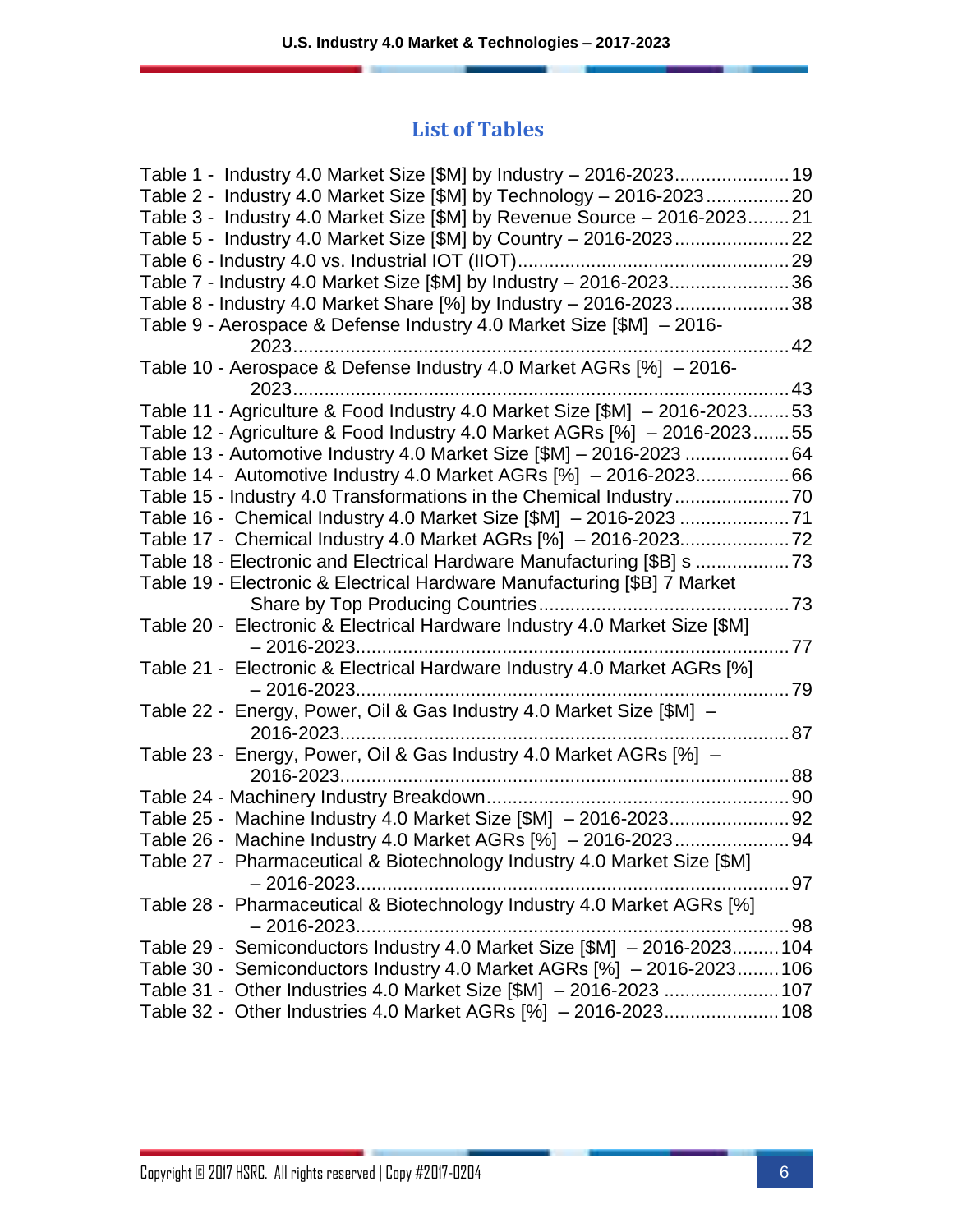### **List of Figures**

| Figure 2 - Tech Giants Participating in the Industry 4.0 Market Race 14       |  |
|-------------------------------------------------------------------------------|--|
|                                                                               |  |
|                                                                               |  |
|                                                                               |  |
|                                                                               |  |
| Figure 7 - Industry 4.0 Market Size [\$M] by Industry - 2016-2023 37          |  |
| Figure 8 - Industry 4.0 Market Share [%] by Industry - 2016-202339            |  |
| Figure 9 - Aerospace & Defense Industry 4.0 Market Size [\$M] - 2016-         |  |
|                                                                               |  |
|                                                                               |  |
| Figure 11 - Agriculture & Food Industry 4.0 Market Size [\$M] - 2016-2023  54 |  |
|                                                                               |  |
|                                                                               |  |
|                                                                               |  |
|                                                                               |  |
|                                                                               |  |
| Figure 17 - Electronic & Electrical Hardware Industry 4.0 Market Size [\$M]   |  |
|                                                                               |  |
|                                                                               |  |
|                                                                               |  |
| Figure 20 - Energy, Power, Oil & Gas Industry 4.0 Market Size [\$M] -         |  |
|                                                                               |  |
|                                                                               |  |
|                                                                               |  |
| Figure 23 - Pharmaceutical & Biotechnology Industry 4.0 Market Size [\$M]     |  |
|                                                                               |  |
|                                                                               |  |
| Figure 25 - Semiconductors Industry 4.0 Market Size [\$M] - 2016-2023  105    |  |
| Figure 26 - Other Industries 4.0 Market Size [\$M] - 2016-2023  108           |  |
|                                                                               |  |
|                                                                               |  |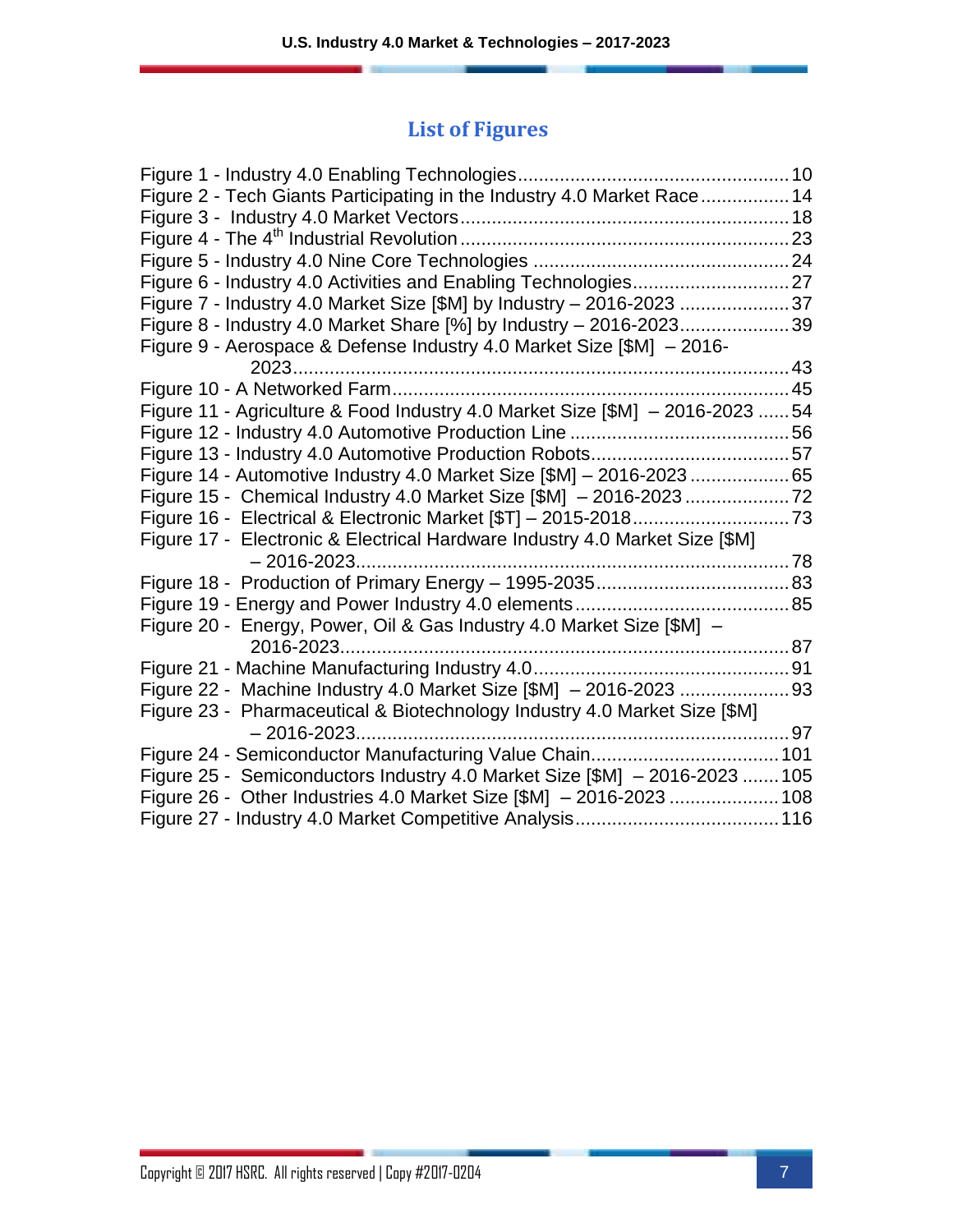# U.S. Industry 4.0 Market & Technologies 2017-2023

Vol.2

**Industry 4.0 Research (A division of HSRC) 601 Pennsylvania Ave. Washington D.C., U.S.A Tel: 202-740-9606 [www.Industry40marketresearch.com](http://www.industry40marketresearch.com/)**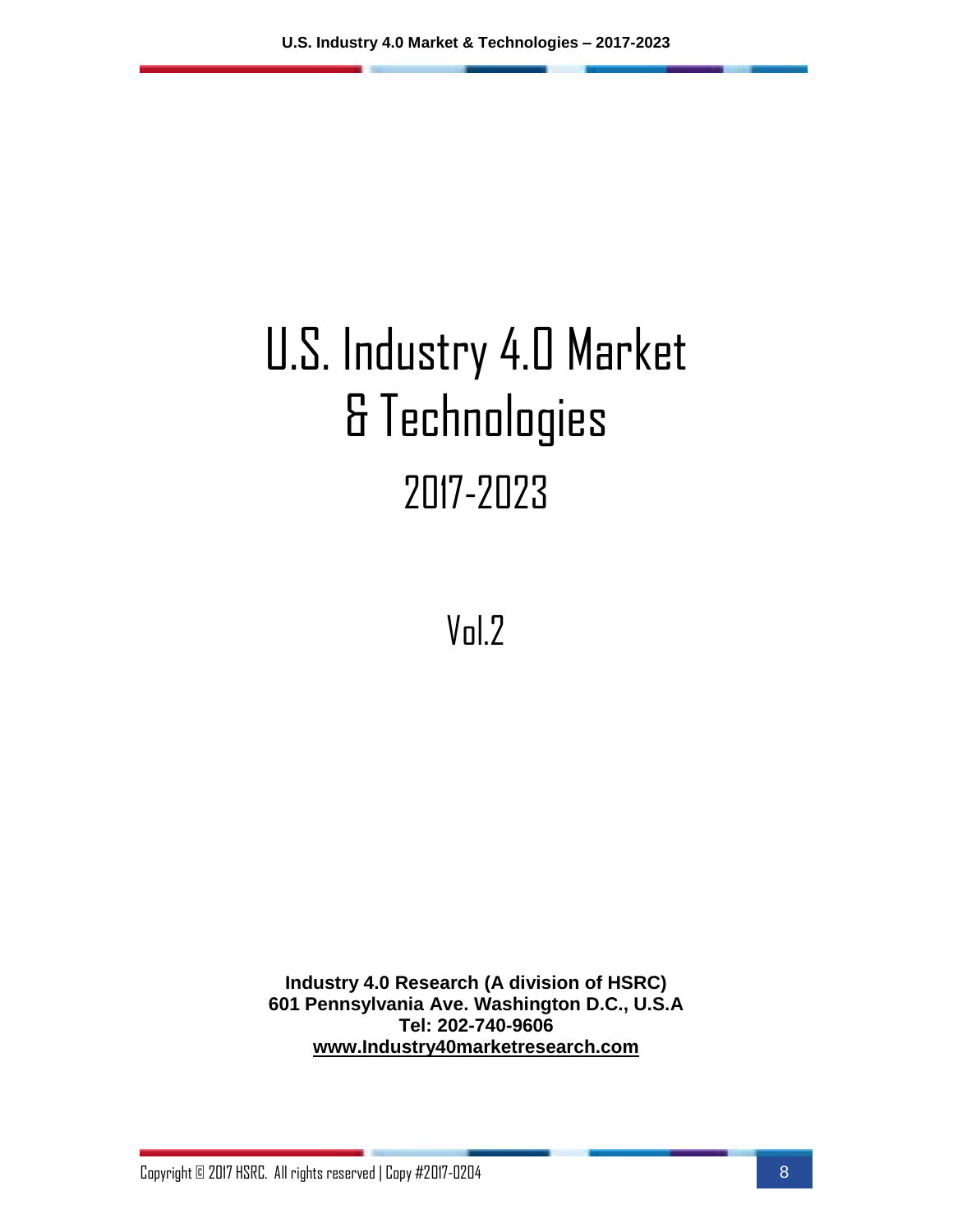#### **Table of Contents**

| 1<br>1.1<br>1.2<br>1.3<br>1.4<br>1.5<br>Augmented Reality, Simulation & Visualization  17<br>1.6<br>1.7<br>Industry 4.0 Enterprise Resource Planning (ERP)  18<br>1.7.1<br>1.7.2<br>1.7.3<br>Supervisory Control and Data Acquisition (SCADA) 20<br>1.7.4<br>1.8.1<br>1.8.2<br>1.8.3<br>1.9 <sup>°</sup><br>U.S. Consolidated Industry 4.0 Market, by Technology -<br>1.12<br>Additive Manufacturing - 3D Printing 4.0 Market - 2016-2023 27<br>$\mathbf{2}$<br>Industry 4.0 Additive Manufacturing - 3D Printing Market<br>2.1<br>Additive Manufacturing- 3D Printing: Introduction  27<br>2.1.1<br>Additive Manufacturing - 3D Printing Technologies 27<br>2.1.2<br>2.1.3<br>2.1.4<br>2.2 U.S. Industry 4.0 Additive Manufacturing-3D Printing Market<br>2.2.1 Industry 4.0 Additive Manufacturing - 3D Printing<br>Additive Manufacturing - 3D Printing Industry 4.0<br>2.2.2<br>Advanced Human Machine Interface 4.0 Market - 2016-2023 37<br>3 |     |                                                      |  |
|-----------------------------------------------------------------------------------------------------------------------------------------------------------------------------------------------------------------------------------------------------------------------------------------------------------------------------------------------------------------------------------------------------------------------------------------------------------------------------------------------------------------------------------------------------------------------------------------------------------------------------------------------------------------------------------------------------------------------------------------------------------------------------------------------------------------------------------------------------------------------------------------------------------------------------------------------------|-----|------------------------------------------------------|--|
|                                                                                                                                                                                                                                                                                                                                                                                                                                                                                                                                                                                                                                                                                                                                                                                                                                                                                                                                                     |     |                                                      |  |
|                                                                                                                                                                                                                                                                                                                                                                                                                                                                                                                                                                                                                                                                                                                                                                                                                                                                                                                                                     |     |                                                      |  |
| U.S. Industry 4.0 Advanced Human Machine Interface<br>3.2                                                                                                                                                                                                                                                                                                                                                                                                                                                                                                                                                                                                                                                                                                                                                                                                                                                                                           | 3.1 | Industry 4.0 Advanced Human Machine Interface Market |  |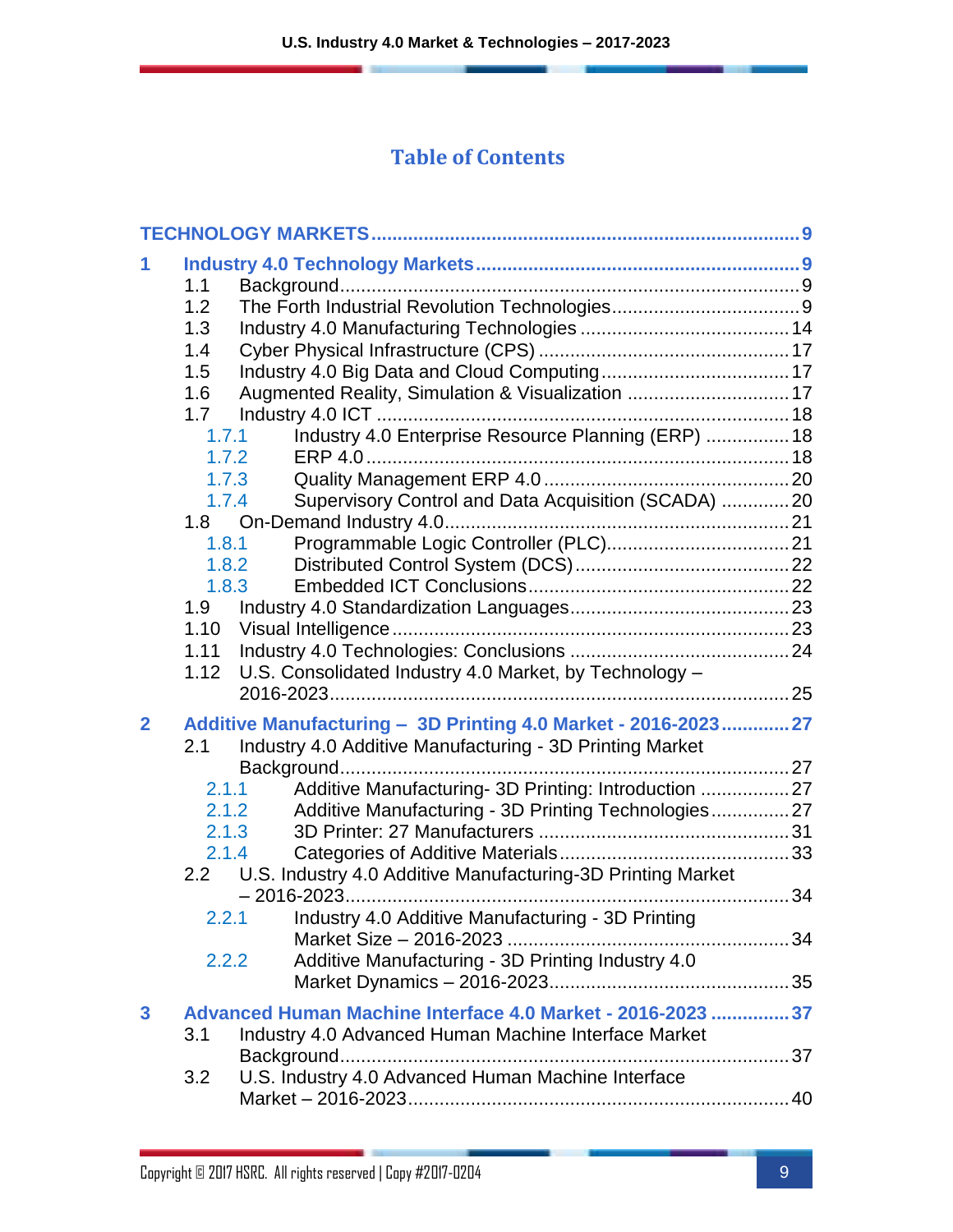|   | 3.2.1          | Industry 4.0 Advanced Human Machine Interface                       |    |
|---|----------------|---------------------------------------------------------------------|----|
|   | 3.2.2          | Advanced Human Machine Interface Industry 4.0                       |    |
|   |                |                                                                     |    |
| 4 |                |                                                                     |    |
|   | 4.1            | Industry 4.0 Artificial Intelligence Market Background 44           |    |
|   | 4.2            |                                                                     |    |
|   | 4.2.1          | Industry 4.0 AI Automated Planning and Scheduling  47               |    |
|   | 4.2.2          |                                                                     |    |
|   | 4.2.3          |                                                                     |    |
|   | 4.2.4          | Artificial Neural Network and Connectionism 48                      |    |
|   | 4.2.5          |                                                                     |    |
|   | 4.2.6          |                                                                     |    |
|   | 4.2.7          |                                                                     |    |
|   |                | 4.3 U.S. Industry 4.0 Artificial Intelligence Market - 2016-2023 49 |    |
|   | 4.3.1          | Industry 4.0 Artificial Intelligence Market Size - 2016-            |    |
|   |                |                                                                     |    |
|   | 4.3.2          | Artificial Intelligence Industry 4.0 Market Dynamics -              |    |
|   |                |                                                                     |    |
| 5 |                |                                                                     |    |
|   | 5.1            | Industry 4.0 Industrial Robots Market Background 52                 |    |
|   | 5.1.1          |                                                                     |    |
|   | 5.1.2          |                                                                     |    |
|   | 5.1.3          |                                                                     |    |
|   | 5.1.4          | 4.0 Autonomous Robots Market: Conclusions55                         |    |
|   | 5.1.5          | Industry 4.0 Autonomous Robots Market Outlook56                     |    |
|   |                |                                                                     |    |
|   | 5.2.1          | Industry 4.0 Delta Robots Market Background 60                      |    |
|   | 5.2.2          | Industry 4.0 Parallel Robots Market Background  61                  |    |
|   | 5.2.3          | Industry 4.0 Articulated Robots Market Background  61               |    |
|   | 5.2.4          | Industry 4.0 Cartesian & Gantry Robots Market                       |    |
|   |                |                                                                     | 61 |
|   | 5.2.5<br>5.2.6 | Industry 4.0 SCARA Robots Market Background 61                      |    |
|   |                | Industry 4.0 Collaborative Industry Robots Market                   |    |
|   | 5.2.7          | Industry 4.0 Cylindrical Robots Market Background 62                |    |
|   | 5.3            |                                                                     |    |
|   | 5.4            |                                                                     |    |
|   | 5.4.1          | Industry 4.0 Robots Market Size - 2016-2023  62                     |    |
|   | 5.4.2          | Robots Industry 4.0 Market Dynamics - 2016-2023 64                  |    |
|   |                |                                                                     |    |
| 6 |                |                                                                     |    |
|   | 6.1            |                                                                     |    |
|   | 6.1.1          |                                                                     |    |
|   | 6.1.2          | Industry 4.0 Big Data & Analytics Market Outlook  65                |    |
|   | 6.2            | U.S. Industry 4.0 Big Data & Analytics Market - 2016-2023 66        |    |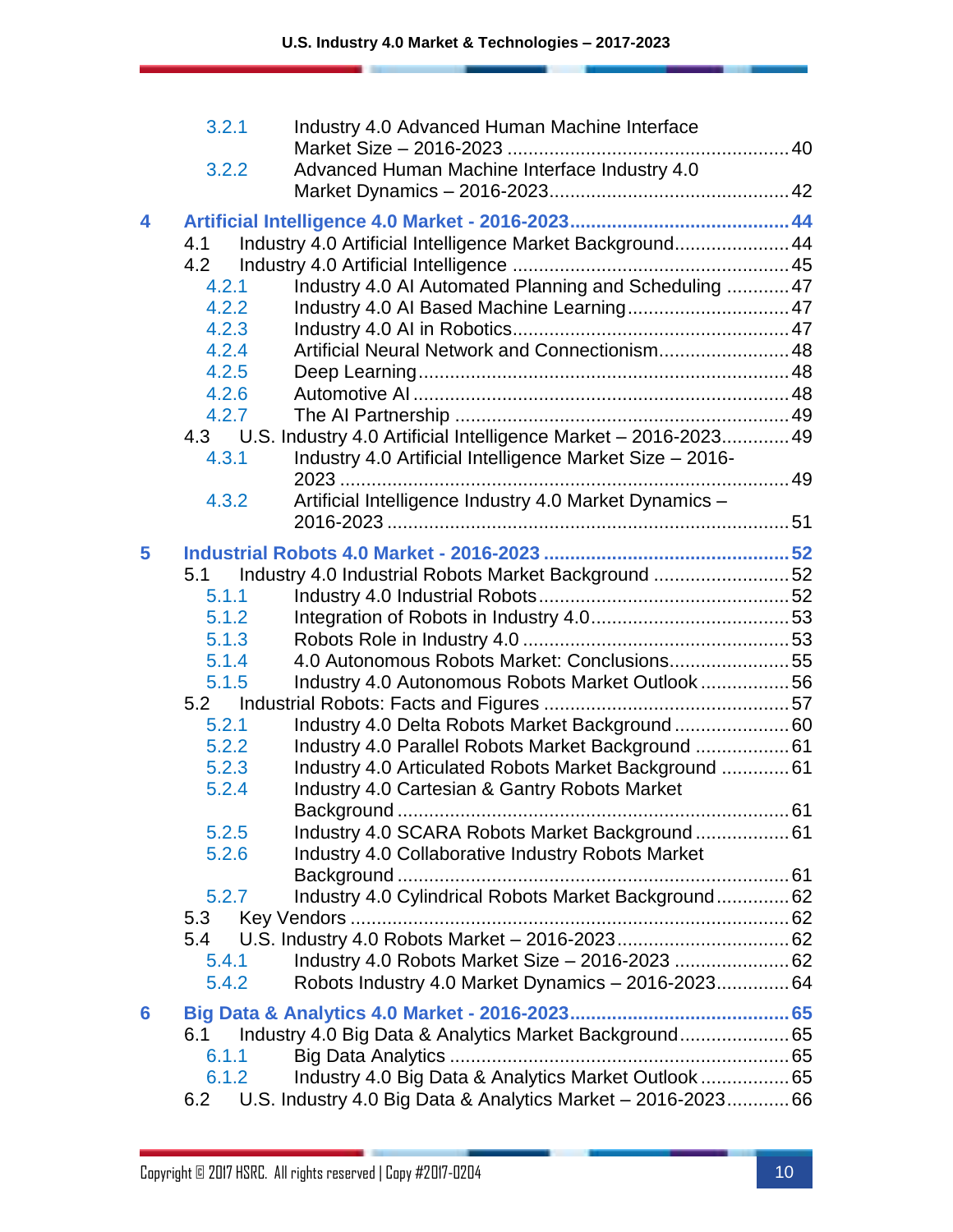|                 | 6.2.1 | Industry 4.0 Big Data & Analytics Market Size - 2016-                |  |
|-----------------|-------|----------------------------------------------------------------------|--|
|                 | 6.2.2 | Big Data & Analytics Industry 4.0 Market Dynamics -                  |  |
|                 |       |                                                                      |  |
| $\overline{7}$  | 7.1   | Cybersecurity & Cloud Computing 4.0 Market - 2016-2023  69           |  |
|                 | 7.1.1 |                                                                      |  |
|                 | 7.1.2 |                                                                      |  |
|                 | 7.1.3 |                                                                      |  |
|                 | 7.1.4 | Industry 4.0 Cloud Computing Market Background 71                    |  |
|                 | 7.1.5 |                                                                      |  |
|                 | 7.2   |                                                                      |  |
|                 | 7.3   | U.S. Industry 4.0 Cybersecurity & Cloud Computing Market             |  |
|                 | 7.3.1 | Industry 4.0 Cybersecurity & Cloud Computing Market                  |  |
|                 | 7.3.2 | Cybersecurity & Cloud Computing Industry 4.0 Market                  |  |
|                 |       |                                                                      |  |
| 8               |       | <b>Horizontal and Vertical System Integration 4.0 Market - 2016-</b> |  |
|                 | 8.1   | Industry 4.0 Horizontal and Vertical System Integration              |  |
|                 |       |                                                                      |  |
|                 | 8.2   | U.S. Industry 4.0 Horizontal and Vertical System Integration         |  |
|                 |       |                                                                      |  |
|                 | 8.2.1 | Industry 4.0 Horizontal and Vertical System Integration              |  |
|                 | 8.2.2 | Horizontal and Vertical System Integration Industry 4.0              |  |
|                 |       |                                                                      |  |
|                 |       | Sensors and Industrial IoT 4.0 Market - 2016-2023 80                 |  |
| 9               | 9.1   |                                                                      |  |
|                 | 9.2   | Industry 4.0 Sensors and Industrial IoT Market Background  80        |  |
|                 |       |                                                                      |  |
|                 | 9.2.2 |                                                                      |  |
|                 | 9.3   |                                                                      |  |
|                 | 9.4   |                                                                      |  |
|                 | 9.5   | Industry 4.0 Sensors Communication Protocols  85                     |  |
|                 | 9.6   | U.S. Industry 4.0 Sensors and Industrial IoT Market - 2016-          |  |
|                 |       |                                                                      |  |
|                 | 9.6.1 | Industry 4.0 Sensors & Industrial IoT Market Size -                  |  |
|                 | 9.6.2 | Sensors & Industrial IoT Industry 4.0 Market Dynamics                |  |
|                 |       |                                                                      |  |
| 10 <sup>°</sup> |       |                                                                      |  |
|                 | 10.1  |                                                                      |  |
|                 | 10.2  | U.S. Industry 4.0 Simulation Market-2016-2023 89                     |  |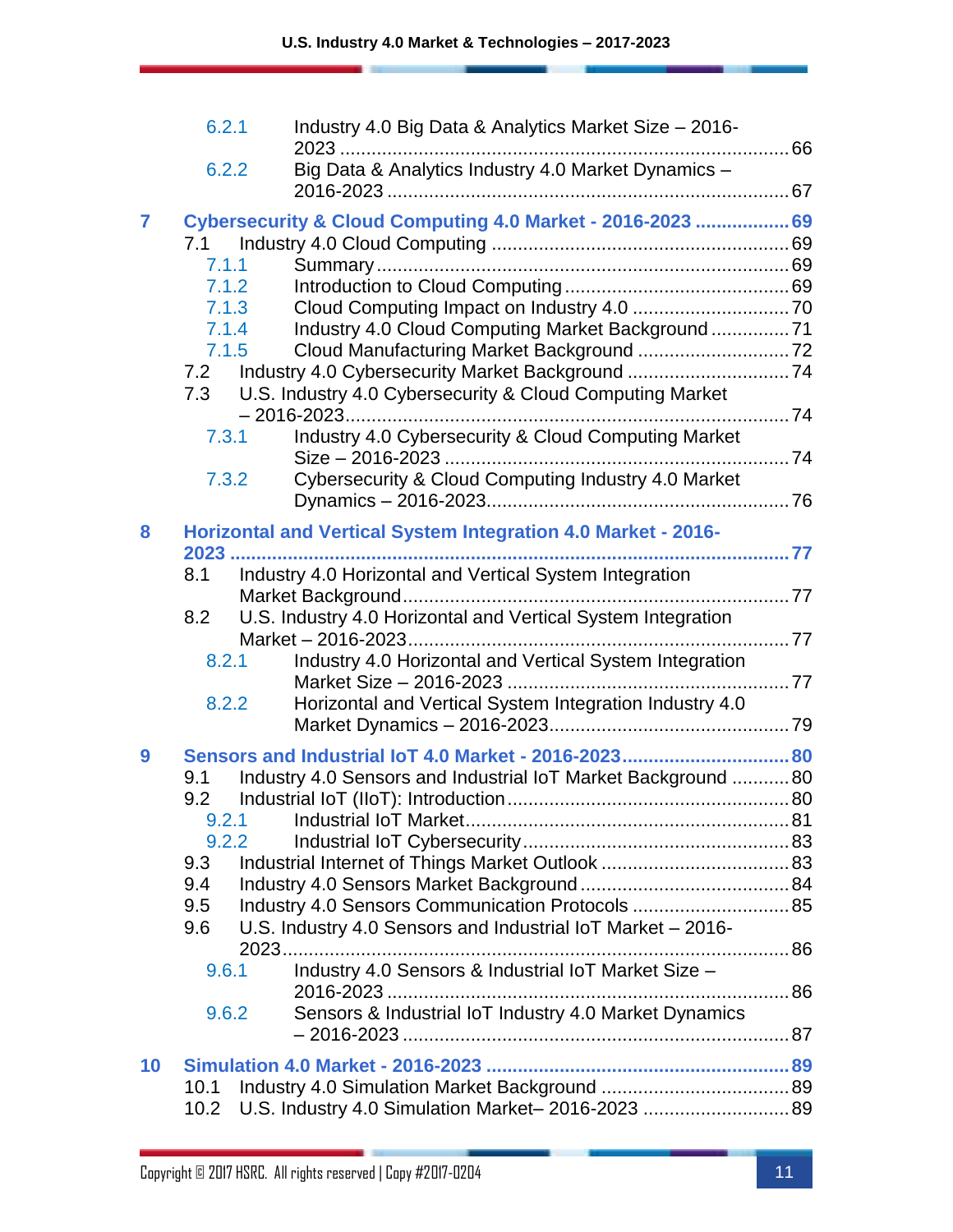|    | 10.2.1<br>Industry 4.0 Simulation Market Size - 2016-2023 89<br>Simulation Industry 4.0 Market Dynamics - 2016-2023  91<br>10.2.2 |  |
|----|-----------------------------------------------------------------------------------------------------------------------------------|--|
| 11 | Virtual Reality & Augmented Reality 4.0 Market - 2016-2023 92                                                                     |  |
|    | Industry 4.0 Virtual Reality & Augmented Reality Market<br>11.1                                                                   |  |
|    |                                                                                                                                   |  |
|    | 11.2 U.S. Industry 4.0 Virtual Reality & Augmented Reality                                                                        |  |
|    |                                                                                                                                   |  |
|    | Industry 4.0 Virtual Reality & Augmented Reality Market<br>11.2.1                                                                 |  |
|    |                                                                                                                                   |  |
|    | 11.2.2<br>Virtual Reality & Augmented Reality Industry 4.0 Market                                                                 |  |
|    |                                                                                                                                   |  |
|    |                                                                                                                                   |  |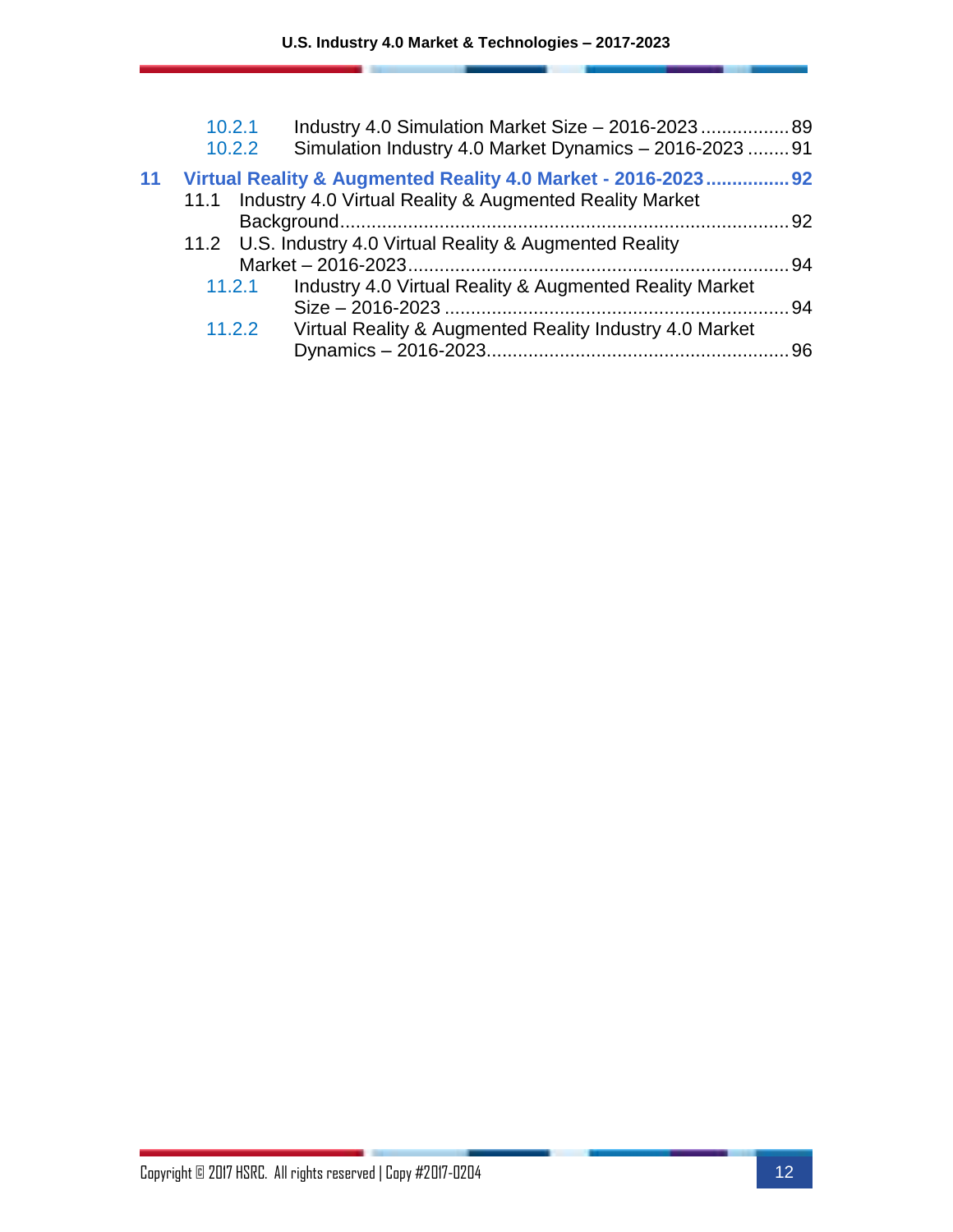#### **List of Tables**

| Table 1 - Next Generation Industrial Robots: Trends, Challenges &             |    |
|-------------------------------------------------------------------------------|----|
|                                                                               | 11 |
| Table 2 - U.S. Industry 4.0 Market Size [\$M] by Technology - 2016-202325     |    |
| Table 3 - U.S. Additive Manufacturing - 3D Printing Industry 4.0 Market       |    |
| Size [\$M] - 2016-2023                                                        | 34 |
| Table 4 - U.S. Additive Manufacturing - 3D Printing Industry 4.0 Market       |    |
|                                                                               | 36 |
| Table 5 - U.S. Advanced Human Machine Interface Industry 4.0 Market           |    |
|                                                                               | 41 |
| Table 6 - U.S. Advanced Human Machine Interface Industry 4.0 Market           |    |
|                                                                               | 43 |
| Table 7 - U.S. Artificial Intelligence Industry 4.0 Market Size [\$M] - 2016- |    |
|                                                                               | 50 |
| Table 8 - U.S. Artificial Intelligence Industry 4.0 Market AGRs [%] - 2016-   |    |
|                                                                               | 51 |
| Table 9 - Industry 4.0 Industrial Robots Sample: by Model, Manufacturer       |    |
|                                                                               |    |
| Table 10 - U.S. Robots Industry 4.0 Market Size [\$M] - 2016-202363           |    |
| Table 11 – U.S. Robots Industry 4.0 Market AGRs [%] – 2016-2023 64            |    |
| Table 12 – U.S. Big Data & Analytics Industry 4.0 Market Size [\$M] – 2016-   |    |
| $2023$<br>. 66                                                                |    |
| Table 13 - U.S. Big Data & Analytics Industry 4.0 Market AGRs [%] -           |    |
|                                                                               |    |
| Table 14 - U.S. Cybersecurity & Cloud Computing Industry 4.0 Market Size      |    |
|                                                                               |    |
| Table 15 - U.S. Cybersecurity & Cloud Computing Industry 4.0 Market           |    |
| 76                                                                            |    |
| Table 16 - U.S. Horizontal and Vertical System Integration Industry 4.0       |    |
|                                                                               |    |
|                                                                               |    |
| Table 17 - U.S. Horizontal and Vertical System Integration Industry 4.0       |    |
|                                                                               |    |
| Table 18 - U.S. Sensors & Industrial IoT Industry 4.0 Market Size [\$M] -     |    |
| 86<br>2016-2023                                                               |    |
| Table 19 - U.S. Sensors & Industrial IoT Industry 4.0 Market AGRs [%] -       |    |
|                                                                               |    |
| Table 20 - U.S. Simulation Industry 4.0 Market Size [\$M] - 2016-202390       |    |
| Table 21 – U.S. Simulation Industry 4.0 Market AGRs [%] – 2016-202391         |    |
| Table 22 – U.S. Virtual Reality & Augmented Reality Industry 4.0 Market       |    |
|                                                                               |    |
| Table 23 - U.S. Virtual Reality & Augmented Reality Industry 4.0 Market       |    |
|                                                                               |    |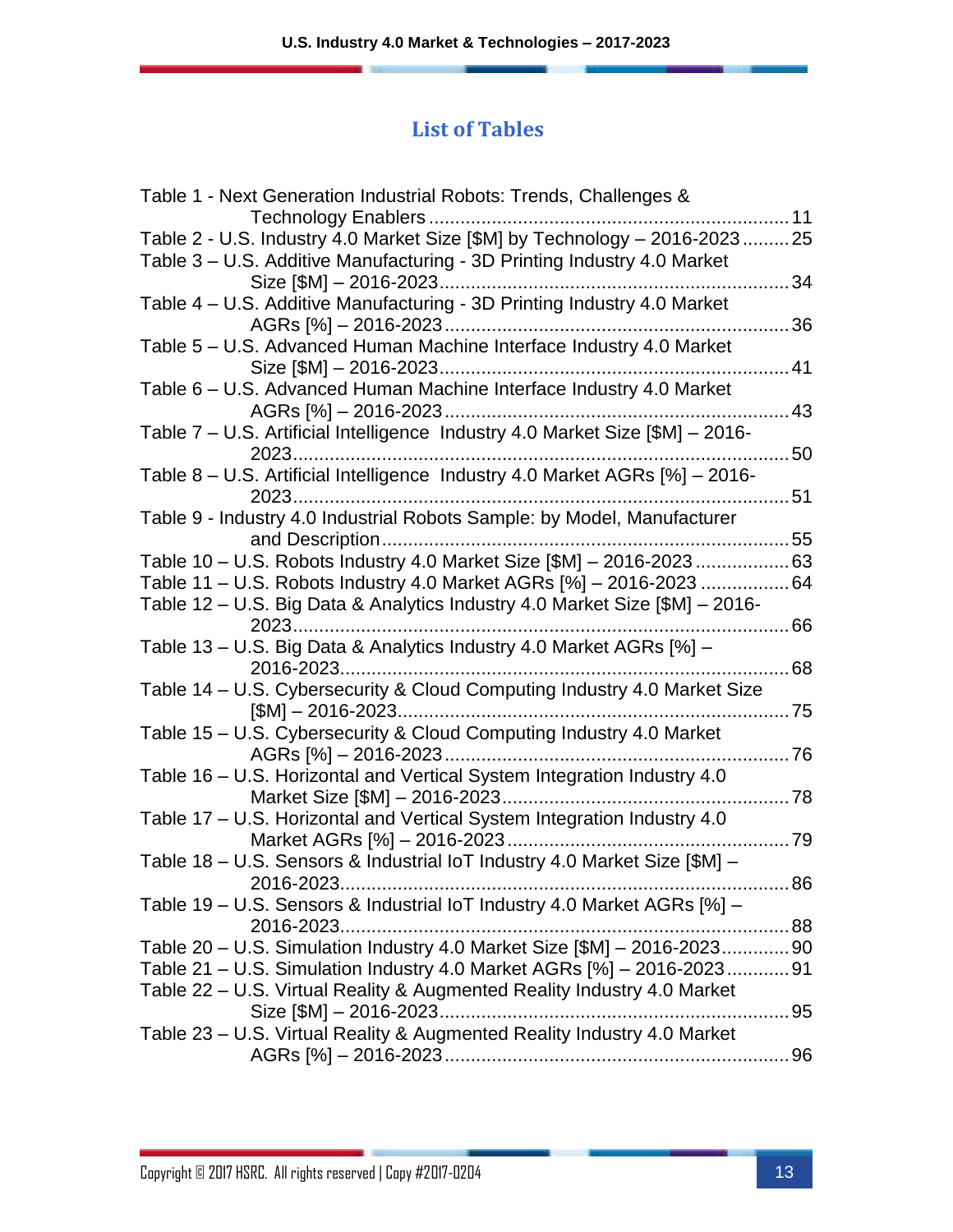### **List of Figures**

| Figure 3 - The Confluence of Key Technologies Enabling the Industrial 4.0  |  |
|----------------------------------------------------------------------------|--|
|                                                                            |  |
|                                                                            |  |
| Figure 5 - U.S. Industry 4.0 Market Size [\$M] by Technology - 2016-202326 |  |
|                                                                            |  |
|                                                                            |  |
| Figure 8 - U.S. Additive Manufacturing - 3D Printing Industry 4.0 Market   |  |
|                                                                            |  |
| Figure 10 - Industry 4.0 Human Machine Interface Tablet38                  |  |
|                                                                            |  |
|                                                                            |  |
| Figure 13 - U.S. Advanced Human Machine Interface Industry 4.0 Market      |  |
|                                                                            |  |
| Figure 15 - U.S. Artificial Intelligence Industry 4.0 Market Size [\$M] -  |  |
|                                                                            |  |
| Figure 17 - Industrial Robots Application in Aviation Industry 57          |  |
| Figure 18 - Robots [000 Units] U.S. Installed Base -2014-202058            |  |
| Figure 19 - Industrial Robots in Use by Industry [000 Units] - 201558      |  |
| Figure 20 - Industrial Robots 2016 Deliveries [000 Units] by Country59     |  |
| Figure 21 - U.S. Robots Industry 4.0 Market Size [\$M] - 2016-202363       |  |
| Figure 23 – U.S. Big Data & Analytics Industry 4.0 Market Size [\$M] –     |  |
|                                                                            |  |
|                                                                            |  |
| Figure 26 - U.S. Cybersecurity & Cloud Computing Industry 4.0 Market       |  |
|                                                                            |  |
| Figure 28 - U.S. Horizontal and Vertical System Integration Industry 4.0   |  |
|                                                                            |  |
| Figure 30 - Wireless Sensors Network in an Industry 4.0 Automotive         |  |
|                                                                            |  |
|                                                                            |  |
|                                                                            |  |
| Figure 33 - U.S. Sensors & Industrial IoT Industry 4.0 Market Size [\$M] - |  |
|                                                                            |  |
| Figure 35 - U.S. Simulation Industry 4.0 Market Size [\$M] - 2016-202390   |  |
| Figure 37 - U.S. Virtual Reality & Augmented Reality Industry 4.0 Market   |  |
|                                                                            |  |
|                                                                            |  |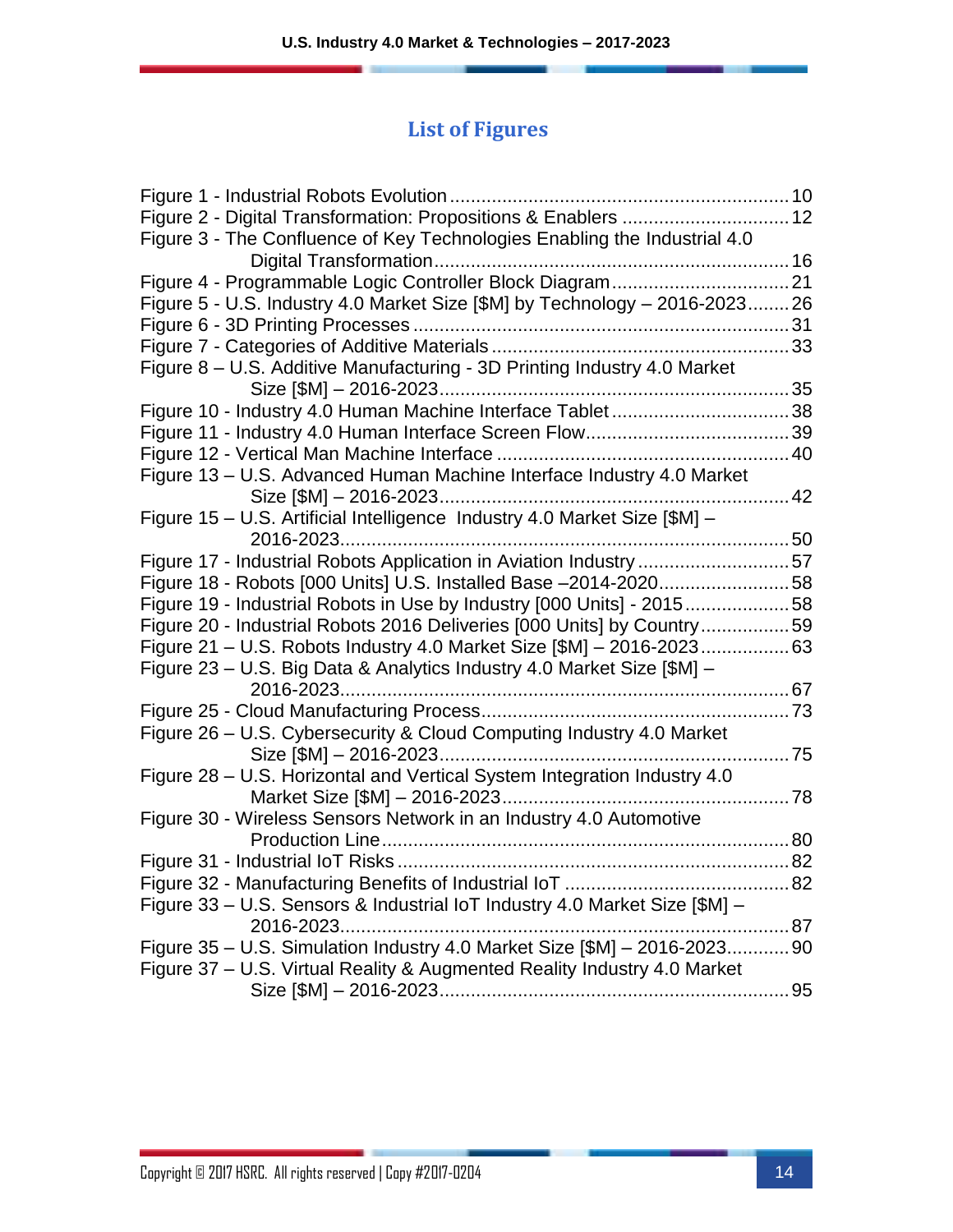# U.S. Industry 4.0 Market & Technologies 2017-2023

Vol.3

**Industry 4.0 Research (A division of HSRC) 601 Pennsylvania Ave. Washington D.C., U.S.A Tel: 202-740-9606 [www.Industry40marketresearch.com](http://www.industry40marketresearch.com/)**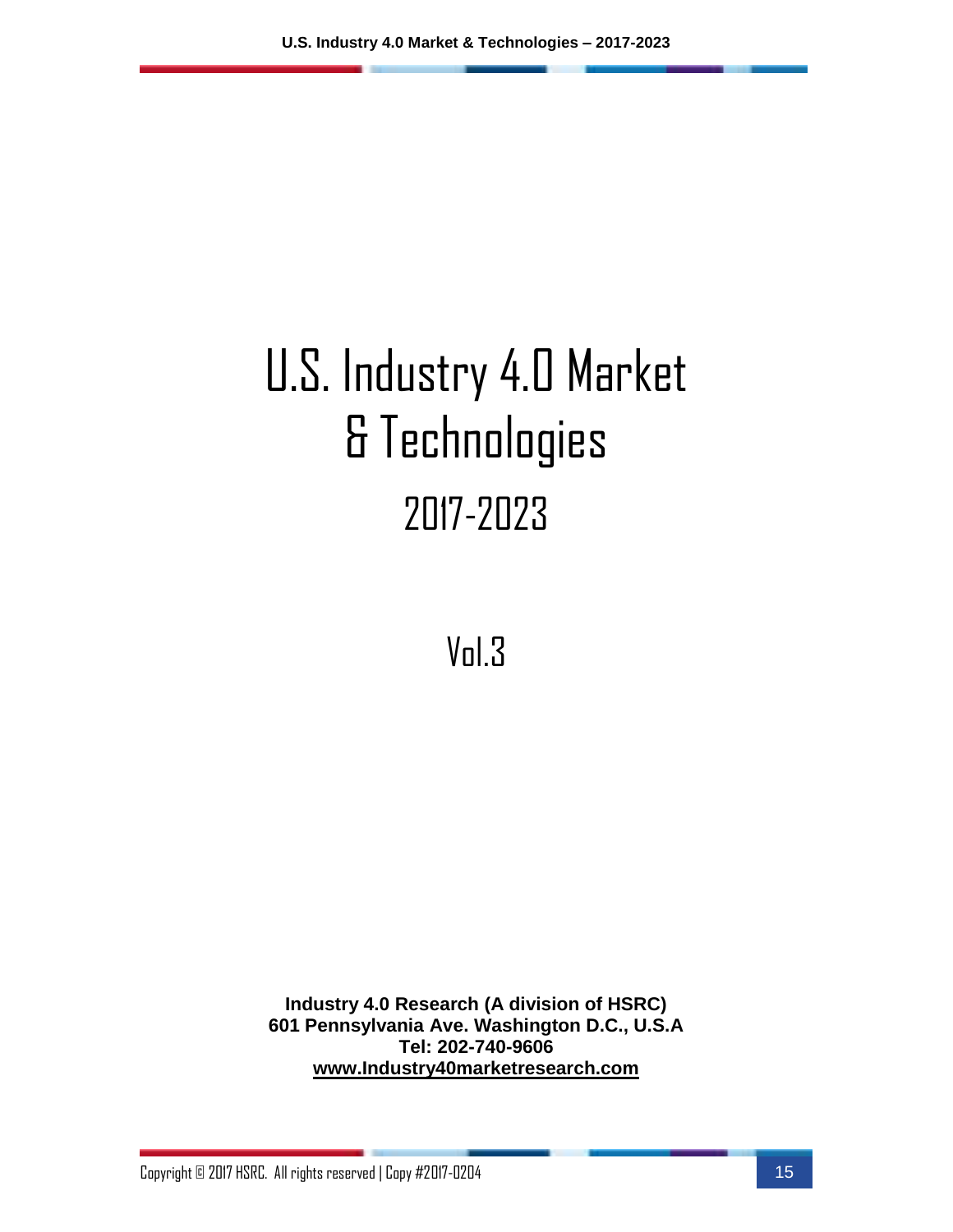#### **Table of Contents**

| 1 |       |                                                |  |
|---|-------|------------------------------------------------|--|
|   | 1.1   |                                                |  |
|   | 1.1.1 |                                                |  |
|   | 1.1.2 |                                                |  |
|   | 1.1.3 | Industry 4.0 Market: Products & Activities  11 |  |
|   | 1.1.4 |                                                |  |
|   | 1.2   |                                                |  |
|   | 1.2.1 |                                                |  |
|   | 1.2.2 |                                                |  |
|   | 1.2.3 | Industry 4.0 Market: Products & Activities  13 |  |
|   | 1.2.4 |                                                |  |
|   | 1.3   |                                                |  |
|   | 1.3.1 |                                                |  |
|   | 1.3.2 |                                                |  |
|   | 1.3.3 | Industry 4.0 Market: Products & Activities  17 |  |
|   | 1.3.4 |                                                |  |
|   | 1.4   |                                                |  |
|   | 1.4.1 |                                                |  |
|   | 1.4.2 |                                                |  |
|   | 1.4.3 |                                                |  |
|   | 1.4.4 |                                                |  |
|   | 1.5   |                                                |  |
|   | 1.5.1 |                                                |  |
|   | 1.5.2 |                                                |  |
|   | 1.5.3 |                                                |  |
|   | 1.5.4 |                                                |  |
|   | 1.6   |                                                |  |
|   | 1.6.1 |                                                |  |
|   | 1.6.2 |                                                |  |
|   | 1.6.3 |                                                |  |
|   | 1.6.4 |                                                |  |
|   | 1.7   |                                                |  |
|   | 1.7.1 |                                                |  |
|   | 1.7.2 |                                                |  |
|   | 1.7.3 |                                                |  |
|   | 1.7.4 |                                                |  |
|   | 1.8   |                                                |  |
|   | 1.8.1 |                                                |  |
|   | 1.8.2 |                                                |  |
|   | 1.8.3 |                                                |  |
|   | 1.8.4 |                                                |  |
|   | 1.9   |                                                |  |
|   | 1.9.1 |                                                |  |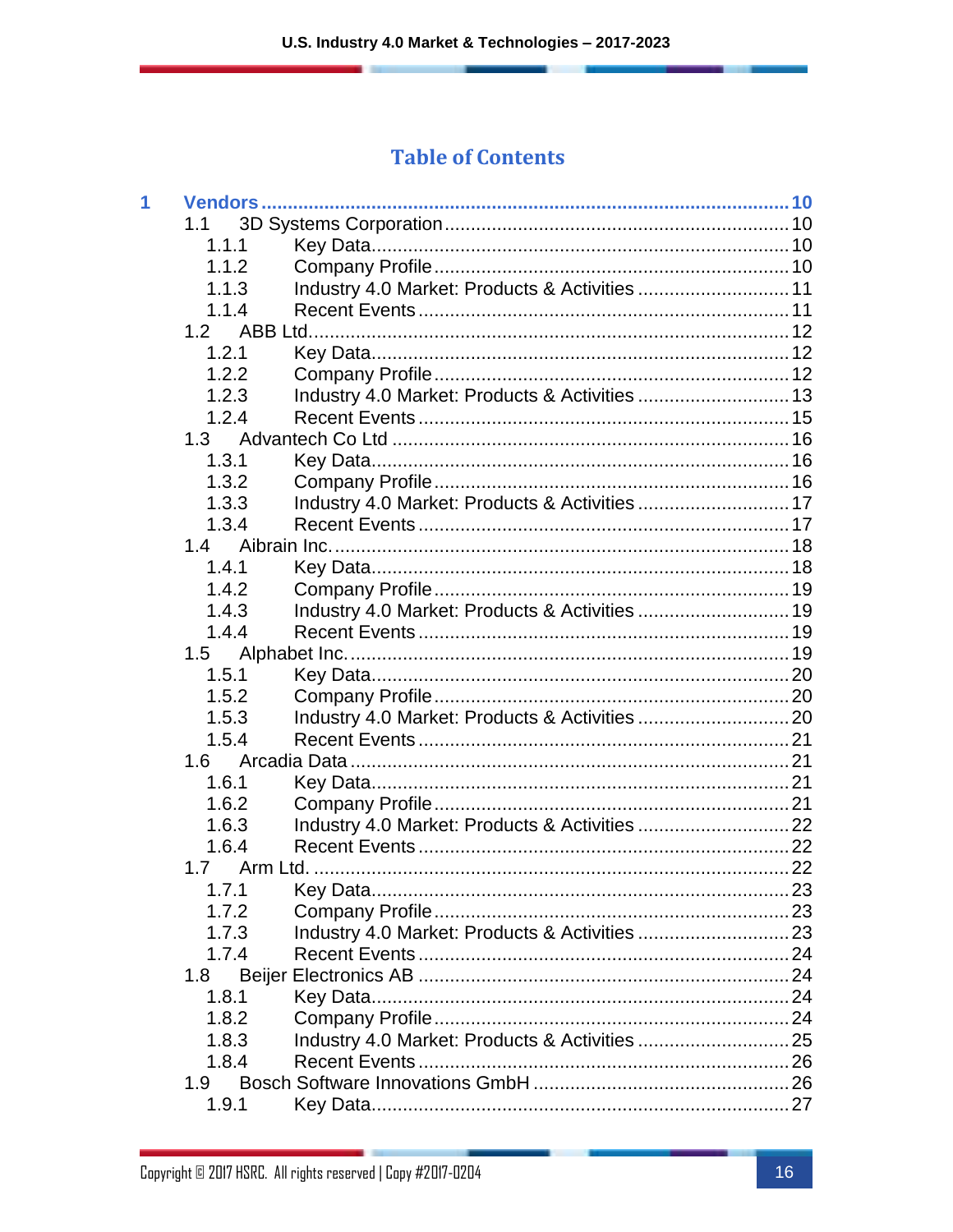| 1.9.2  |                                                |  |
|--------|------------------------------------------------|--|
| 1.9.3  | Industry 4.0 Market: Products & Activities  27 |  |
| 1.9.4  |                                                |  |
|        |                                                |  |
| 1.10.1 |                                                |  |
| 1.10.2 |                                                |  |
| 1.10.3 |                                                |  |
| 1.10.4 |                                                |  |
|        |                                                |  |
| 1.11.1 |                                                |  |
| 1.11.2 |                                                |  |
| 1.11.3 | Industry 4.0 Market: Products & Activities 31  |  |
| 1.11.4 |                                                |  |
|        |                                                |  |
| 1.12.1 |                                                |  |
| 1.12.2 |                                                |  |
| 1.12.3 | Industry 4.0 Market: Products & Activities 33  |  |
| 1.12.4 |                                                |  |
|        |                                                |  |
| 1.13.1 |                                                |  |
| 1.13.2 |                                                |  |
| 1.13.3 | Industry 4.0 Market: Products & Activities 36  |  |
| 1.13.4 |                                                |  |
|        |                                                |  |
| 1.14.1 |                                                |  |
| 1.14.2 |                                                |  |
| 1.14.3 | Industry 4.0 Market: Products & Activities 38  |  |
| 1.14.4 |                                                |  |
|        |                                                |  |
| 1.15.1 |                                                |  |
| 1.15.2 |                                                |  |
| 1.15.3 | Industry 4.0 Market: Products & Activities  40 |  |
| 1.15.4 |                                                |  |
|        |                                                |  |
| 1.16.1 |                                                |  |
| 1.16.2 |                                                |  |
| 1.16.3 | Industry 4.0 Market: Products & Activities  41 |  |
| 1.16.4 |                                                |  |
|        |                                                |  |
| 1.17.1 |                                                |  |
| 1.17.2 |                                                |  |
| 1.17.3 | Industry 4.0 Market: Products & Activities  46 |  |
| 1.17.4 |                                                |  |
|        |                                                |  |
| 1.18.1 |                                                |  |
| 1.18.2 |                                                |  |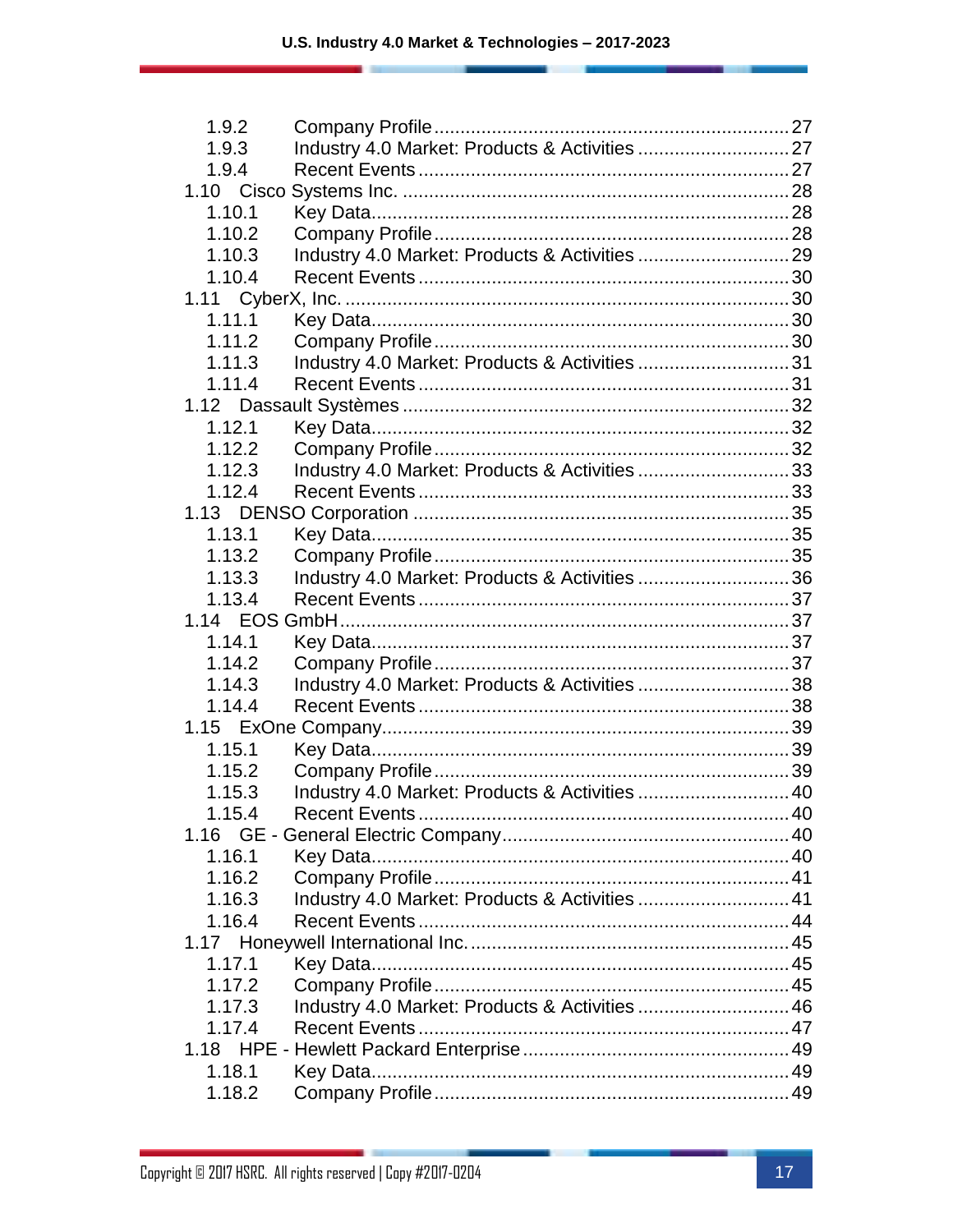| 1.18.3 | Industry 4.0 Market: Products & Activities 50             |  |
|--------|-----------------------------------------------------------|--|
| 1.18.4 |                                                           |  |
|        |                                                           |  |
| 1.19.1 |                                                           |  |
| 1.19.2 |                                                           |  |
| 1.19.3 | Industry 4.0 Market: Products & Activities 53             |  |
| 1.19.4 |                                                           |  |
|        | 1.20 IBM - International Business Machines Corporation 55 |  |
| 1.20.1 |                                                           |  |
| 1.20.2 |                                                           |  |
| 1.20.3 | Industry 4.0 Market: Products & Activities 56             |  |
| 1.20.4 |                                                           |  |
|        |                                                           |  |
| 1.21.1 |                                                           |  |
| 1.21.2 |                                                           |  |
| 1.21.3 | Industry 4.0 Market: Products & Activities 59             |  |
| 1.21.4 |                                                           |  |
|        |                                                           |  |
| 1.22.1 |                                                           |  |
| 1.22.2 |                                                           |  |
| 1.22.3 |                                                           |  |
| 1.22.4 |                                                           |  |
|        |                                                           |  |
| 1.23.1 |                                                           |  |
| 1.23.2 |                                                           |  |
| 1.23.3 |                                                           |  |
| 1.23.4 |                                                           |  |
|        |                                                           |  |
| 1.24.1 |                                                           |  |
| 1.24.2 |                                                           |  |
| 1.24.3 |                                                           |  |
| 1.24.4 |                                                           |  |
|        |                                                           |  |
| 1.25.1 |                                                           |  |
| 1.25.2 |                                                           |  |
| 1.25.3 |                                                           |  |
| 1.25.4 |                                                           |  |
|        |                                                           |  |
| 1.26.1 |                                                           |  |
| 1.26.2 |                                                           |  |
| 1.26.3 |                                                           |  |
| 1.26.4 |                                                           |  |
|        |                                                           |  |
| 1.27.1 |                                                           |  |
| 1.27.2 |                                                           |  |
| 1.27.3 |                                                           |  |
|        |                                                           |  |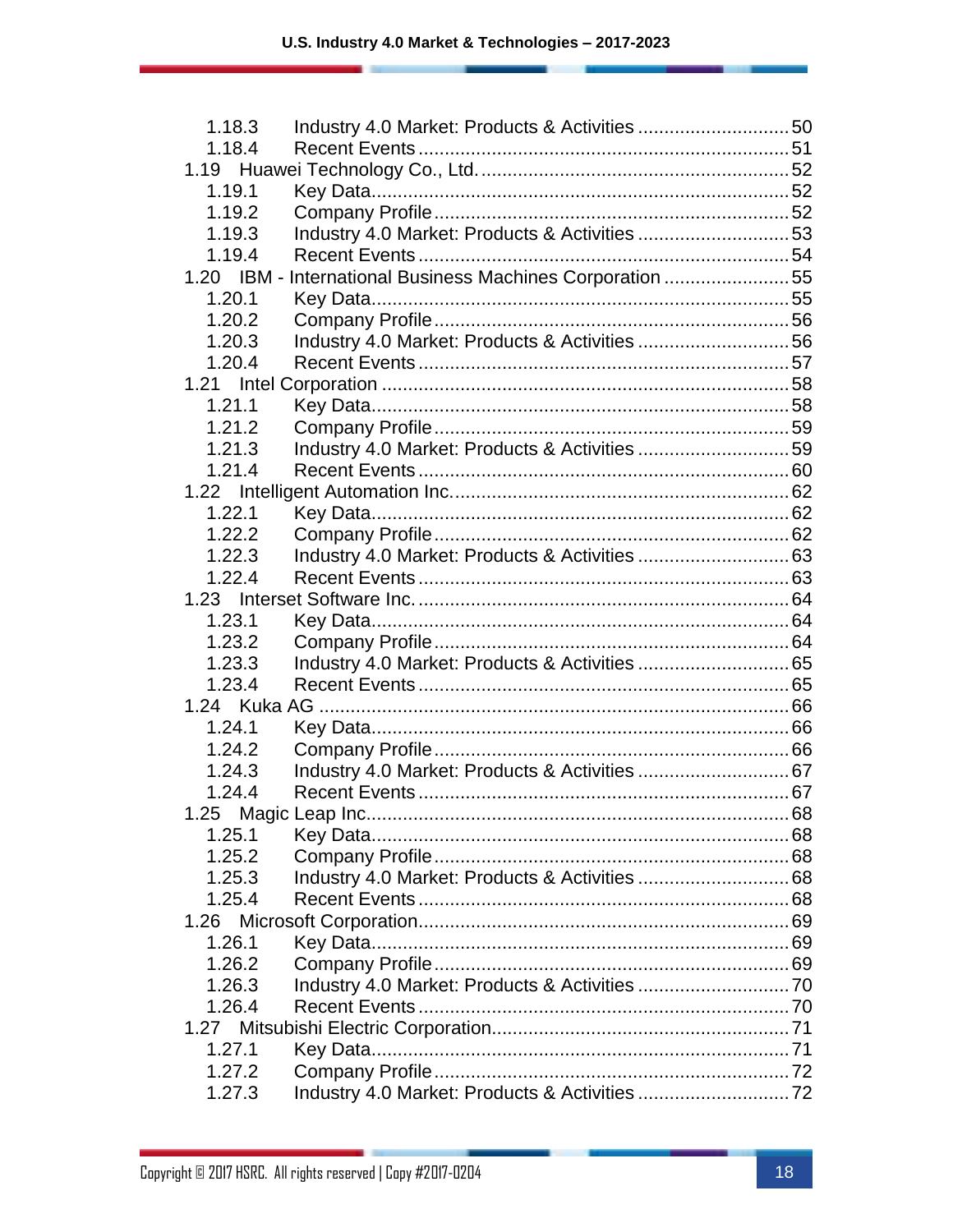| 1.27.4 |                                                |  |
|--------|------------------------------------------------|--|
|        |                                                |  |
| 1.28.1 |                                                |  |
| 1.28.2 |                                                |  |
| 1.28.3 |                                                |  |
| 1.28.4 |                                                |  |
|        |                                                |  |
| 1.29.1 |                                                |  |
| 1.29.2 |                                                |  |
| 1.29.3 | Industry 4.0 Market: Products & Activities 77  |  |
| 1.29.4 |                                                |  |
|        |                                                |  |
| 1.30.1 |                                                |  |
| 1.30.2 |                                                |  |
| 1.30.3 |                                                |  |
| 1.30.4 |                                                |  |
|        |                                                |  |
| 1.31.1 |                                                |  |
| 1.31.2 |                                                |  |
| 1.31.3 |                                                |  |
| 1.31.4 |                                                |  |
|        |                                                |  |
| 1.32.1 |                                                |  |
| 1.32.2 |                                                |  |
| 1.32.3 | Industry 4.0 Market: Products & Activities  81 |  |
| 1.32.4 |                                                |  |
|        |                                                |  |
| 1.33.1 |                                                |  |
| 1.33.2 |                                                |  |
| 1.33.3 | Industry 4.0 Market: Products & Activities  83 |  |
| 1.33.4 |                                                |  |
|        |                                                |  |
|        |                                                |  |
| 1.34.2 |                                                |  |
| 1.34.3 | Industry 4.0 Market: Products & Activities  85 |  |
| 1.34.4 |                                                |  |
|        |                                                |  |
| 1.35.1 |                                                |  |
| 1.35.2 |                                                |  |
| 1.35.3 | Industry 4.0 Market: Products & Activities 87  |  |
| 1.35.4 |                                                |  |
|        |                                                |  |
| 1.36.1 |                                                |  |
| 1.36.2 |                                                |  |
| 1.36.3 |                                                |  |
| 1.36.4 |                                                |  |
|        |                                                |  |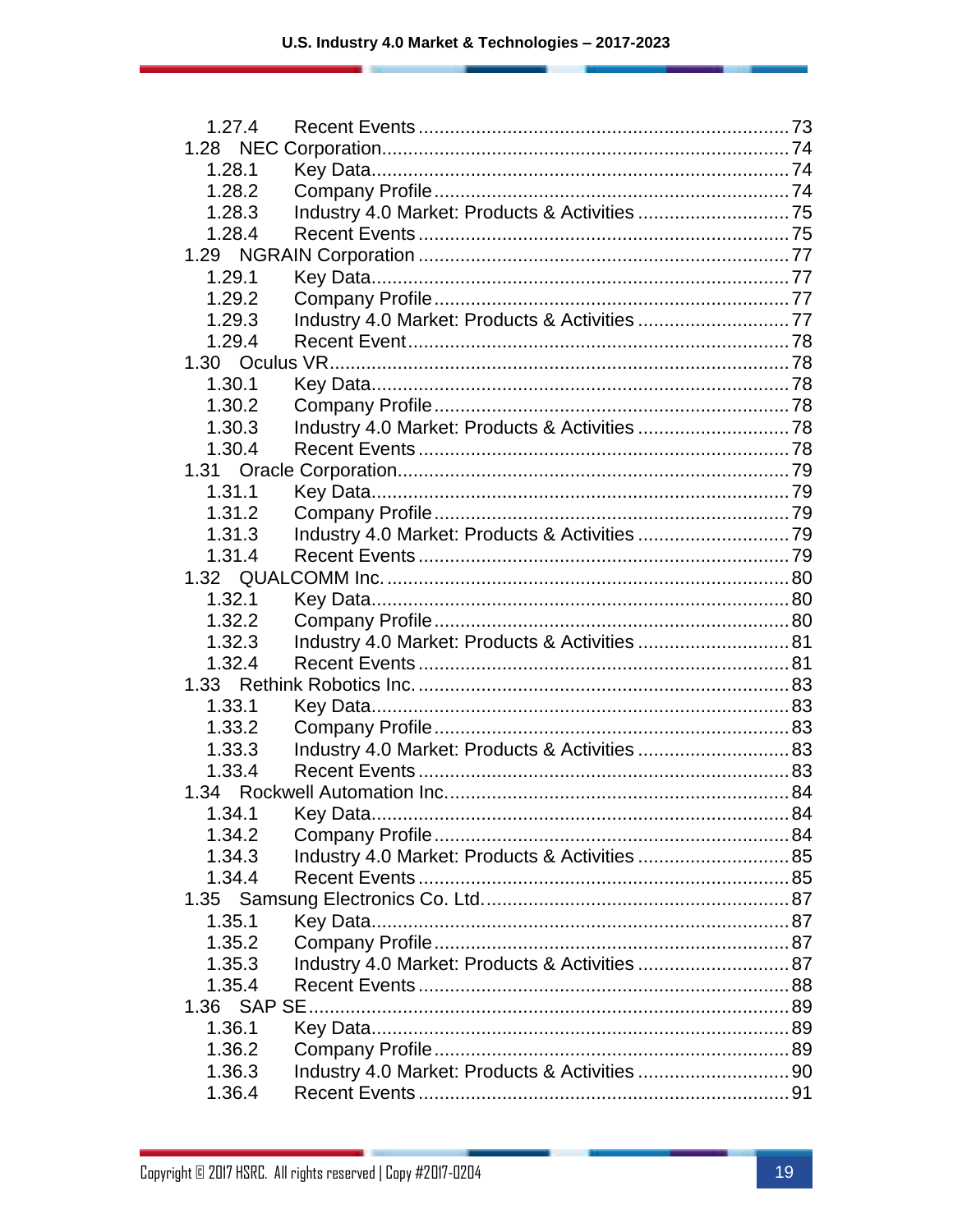| 1.37.1 |                                                 |  |
|--------|-------------------------------------------------|--|
| 1.37.2 |                                                 |  |
| 1.37.3 |                                                 |  |
| 1.37.4 |                                                 |  |
|        |                                                 |  |
| 1.38.1 |                                                 |  |
| 1.38.2 |                                                 |  |
| 1.38.3 | Industry 4.0 Market: Products & Activities 94   |  |
| 1.38.4 |                                                 |  |
|        |                                                 |  |
| 1.39.1 |                                                 |  |
| 1.39.2 |                                                 |  |
| 1.39.3 |                                                 |  |
| 1.39.4 |                                                 |  |
|        |                                                 |  |
| 1.40.1 |                                                 |  |
| 1.40.2 |                                                 |  |
| 1.40.3 |                                                 |  |
| 1.40.4 |                                                 |  |
|        |                                                 |  |
| 1.41.1 |                                                 |  |
| 1.41.2 |                                                 |  |
| 1.41.3 | Industry 4.0 Market: Products & Activities  100 |  |
| 1.41.4 |                                                 |  |
|        |                                                 |  |
| 1.42.1 |                                                 |  |
| 1.42.2 |                                                 |  |
| 1.42.3 | Industry 4.0 Market: Products & Activities  101 |  |
| 1.42.4 |                                                 |  |
|        |                                                 |  |
| 1.43.1 |                                                 |  |
| 1.43.2 |                                                 |  |
| 1.43.3 | Industry 4.0 Market: Products & Activities  103 |  |
| 1.43.4 |                                                 |  |
|        |                                                 |  |
| 1.44.1 |                                                 |  |
| 1.44.2 |                                                 |  |
| 1.44.3 | Industry 4.0 Market: Products & Activities  105 |  |
| 1.44.4 |                                                 |  |
|        |                                                 |  |
| 1.45.1 |                                                 |  |
| 1.45.2 |                                                 |  |
| 1.45.3 | Industry 4.0 Market: Products & Activities  107 |  |
| 1.45.4 |                                                 |  |
|        |                                                 |  |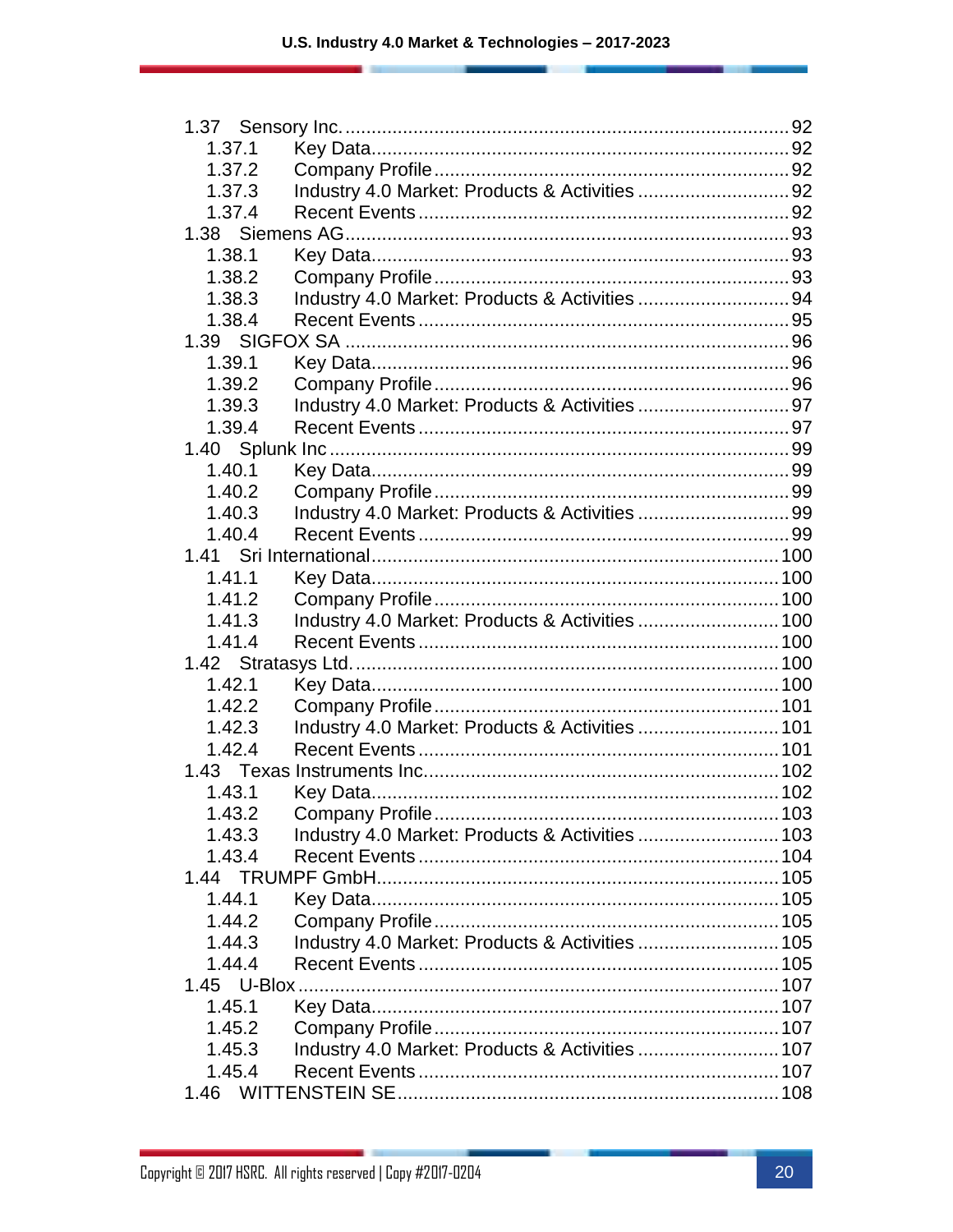| 1.46.1 |                                                 | 108 |
|--------|-------------------------------------------------|-----|
| 1.46.2 |                                                 |     |
| 1.46.3 |                                                 |     |
| 1.46.4 |                                                 |     |
|        |                                                 |     |
| 1.47.1 |                                                 |     |
| 1.47.2 |                                                 |     |
| 1.47.3 | Industry 4.0 Market: Products & Activities  110 |     |
| 1.47.4 |                                                 |     |
|        |                                                 |     |
| 1.48.1 |                                                 |     |
| 1.48.2 |                                                 |     |
| 1.48.3 | Industry 4.0 Market: Products & Activities  111 |     |
| 1.48.4 |                                                 |     |
|        |                                                 |     |
| 1.49.1 |                                                 |     |
| 1.49.2 |                                                 |     |
| 1.49.3 | Industry 4.0 Market: Products & Activities  112 |     |
| 1.49.4 |                                                 |     |
|        |                                                 |     |

#### **APPENDICES**

| $\overline{2}$          |     |                                                            |     |
|-------------------------|-----|------------------------------------------------------------|-----|
|                         | 2.1 |                                                            |     |
|                         |     |                                                            |     |
|                         | 2.3 |                                                            |     |
| $\mathbf{3}$            |     | Appendix B: How to Convert an Industry 2.0 or Industry 3.0 |     |
|                         |     |                                                            |     |
| $\overline{\mathbf{4}}$ |     |                                                            |     |
| 5                       |     |                                                            | 133 |
| 6                       |     |                                                            |     |